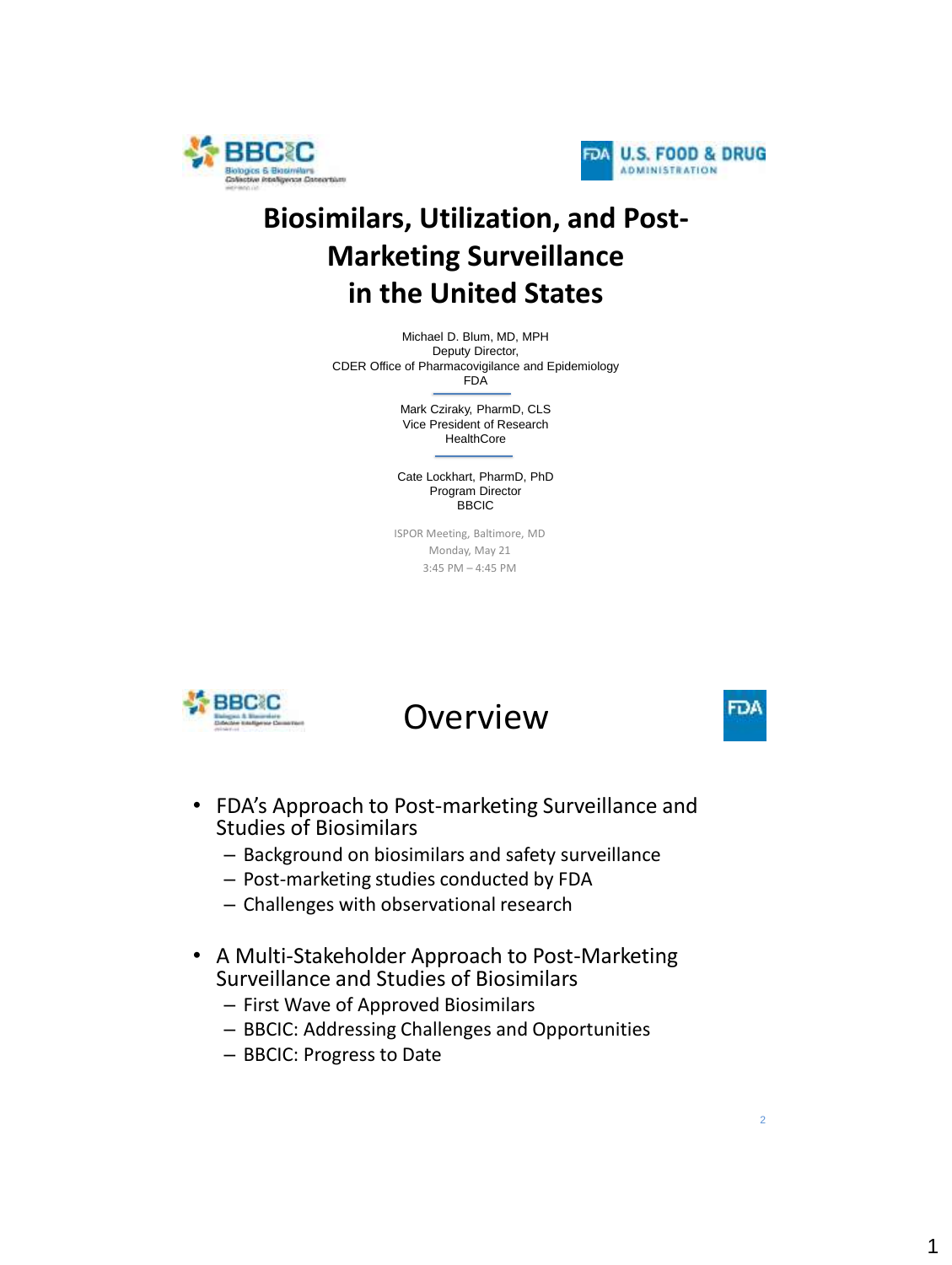

## FDA's Approach to Postmarketing Surveillance and Studies of Biosimilars

Michael D. Blum, MD, MPH Deputy Director, CDER Office of Pharmacovigilance and Epidemiology

ISPOR Meeting, Baltimore, MD May 21, 2018



**FDA** 

## Disclaimer and Disclosure

- The views expressed in this presentation are those of the presenter and should not be construed as FDA's views or policies
- No conflicts of interest to disclose

4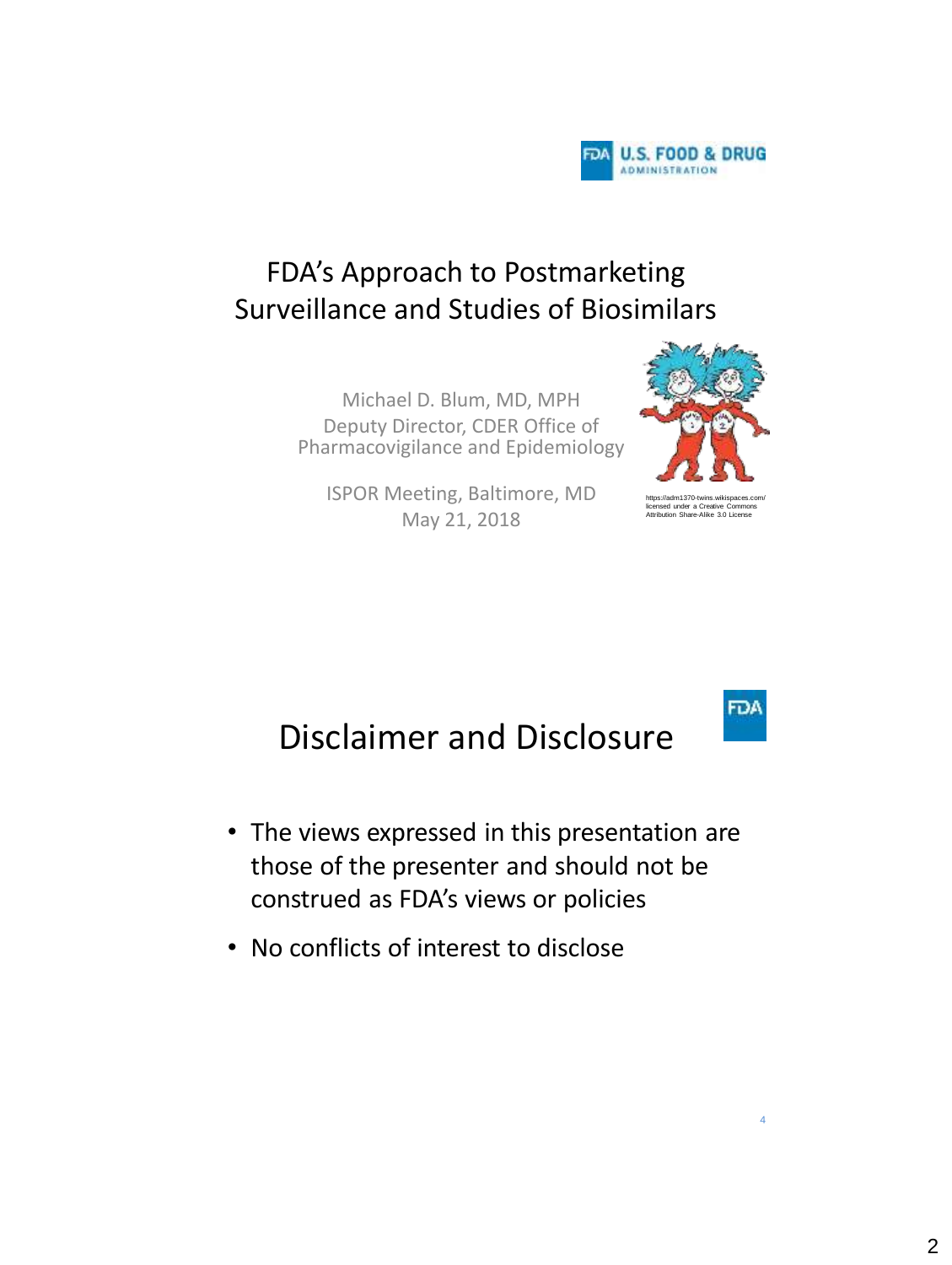## Biosimilar Terms and Definitions

- *Biosimilar* or *Biosimilarity* "the biological product is highly similar to the reference product notwithstanding minor differences in clinically inactive components" and "there are no clinically meaningful differences between the biological product and the reference product in terms of the safety, purity, and potency of the product" [PHS Act Section 351(i)(2)]
- *Reference Product –* "the single biological product licensed under subsection (a) against which a biological product is evaluated in an application submitted under subsection (k)" [PHS Act Section 351(i)(4)]
- *Interchangeable* or *Interchangeability* "the biological product may be substituted for the reference product without the intervention of the health care provider who prescribed the reference product" [PHS Act Section 351(i)]
- 5 • *Switching Study* or *Studies* – "a clinical study or studies used to determine the impact of alternating or switching between the proposed interchangeable product and the reference product" [FDA Draft Interchangeability Guidance, January 2017)

## Basic Principles of Safety Surveillance

- Multidisciplinary, lifecycle approach
	- Management of postmarketing safety begins early in the product's lifecycle (pre-FDA approval)
- Use all available data sources
	- FDA Adverse Event Reporting System (FAERS), medical literature, Periodic Safety Reports, clinical studies, preclinical studies
- Risk-based approach
	- As with all new drug products, FDA conducts robust safety surveillance for newly approved biosimilars, with focus for all new biologics and biosimilars on
		- Immunogenicity
		- Medication errors

FDA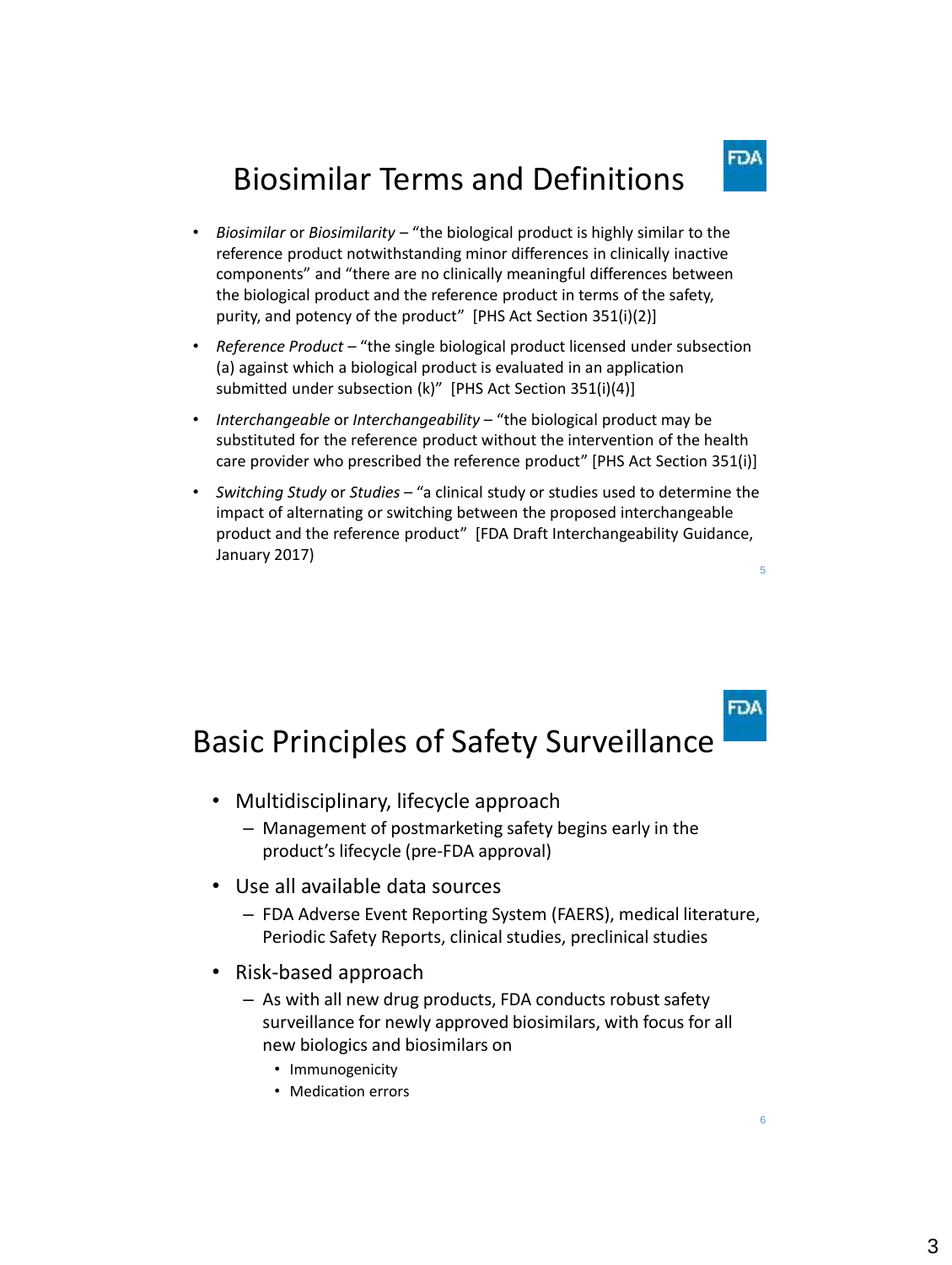## FDA

**FDA** 

8

## Safety Issue: Immunogenicity

- The propensity of a therapeutic protein product to generate immune responses to itself and to related proteins or to induce immunologically related adverse clinical events\*
- Anti-drug antibody (ADA)
	- *No effect* ADA
	- *Pharmacokinetic-altering* ADA
	- *Neutralizing* ADA (inhibit functional activity of the biological product) • *Cross-reactive neutralizing* ADA
	- *Hypersensitivity* ADA
- Product-related factors
- Patient-related factors

7 *\*Guidance for Industry: Immunogenicity Assessment for Therapeutic Protein Products is available at <https://www.fda.gov/downloads/drugs/guidances/ucm338856.pdf>*

## What We Look for in Immunogenicity Reports to FAERS

- ADA-related terms (e.g., *Drug specific antibody present*, *Neutralising antibodies positive*, *Non-neutralising antibodies positive)*
- Reduced efficacy or change in pharmacokinetics
- Hypersensitivity events
	- ‒ Early (e.g., anaphylactic reactions)
	- ‒ Delayed (e.g., serum sickness, immune complex disease)
- Description of a product quality issue
- Reports for specific patient population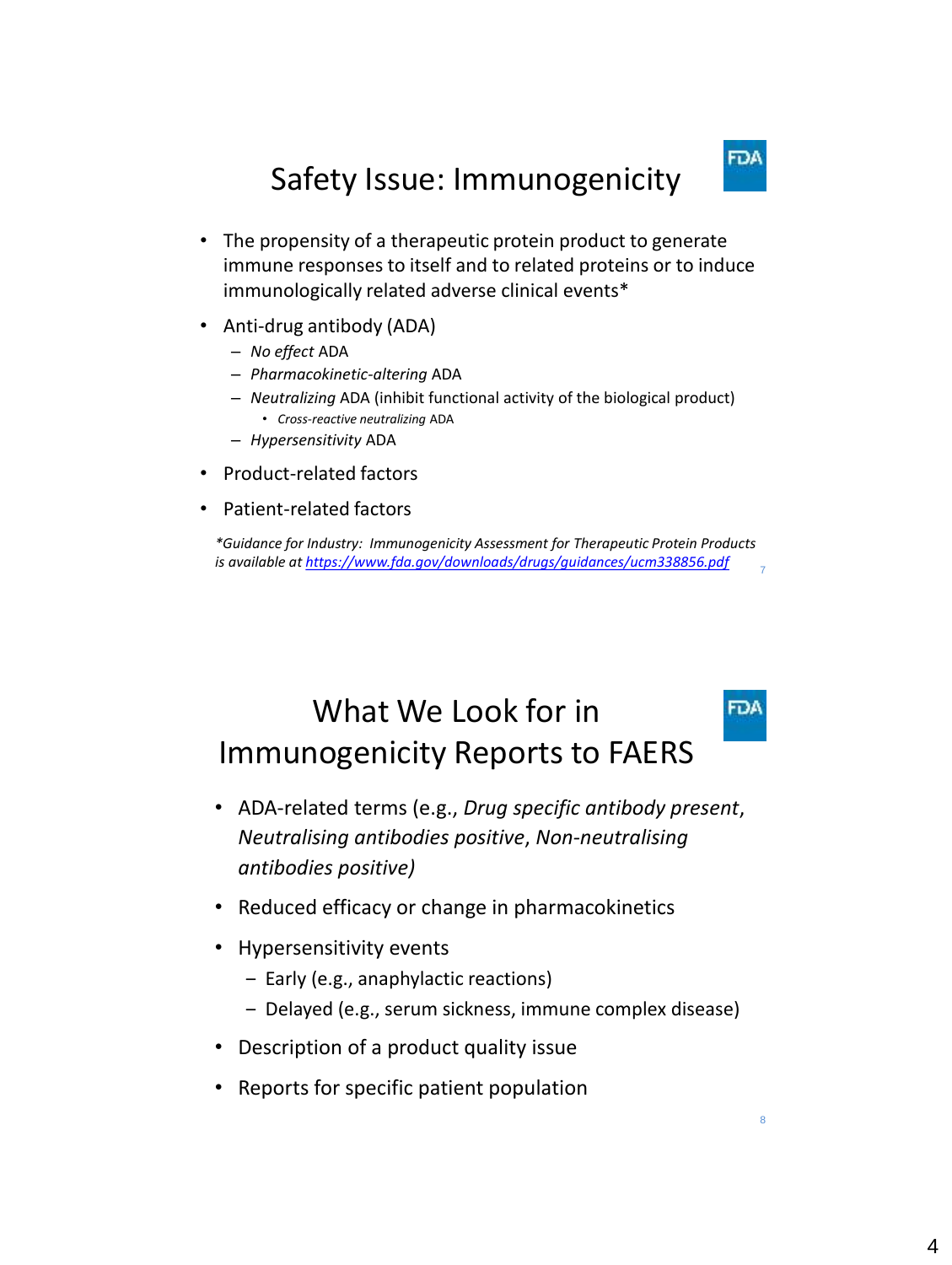# Safety Issue: Medication Errors

- FAERS reports describing medication errors associated with
	- Product names
	- Labels and labeling
	- Packaging
	- Product design
- Includes:
	- Inadvertent product substitution
	- Name confusion
	- Use errors related to the delivery device and container closure systems
	- Unintended duplicate therapy

### Nonproprietary Naming of Biological Products

Final Guidance issued January 2017

- 1. Nonproprietary names (i.e. proper names) for biological products should include **a core name attached by a hyphen to an FDAdesignated suffix that is devoid of meaning.**
	- ‒ For example, for hypothetical products sharing the fictitious core name *replicamab*, the proper names would include a unique suffix:
		- Originator biological product : *replicamab-cznm*
		- Related biological product: *replicamab-rzbh*
		- Biosimilar product: *replicamab-hixf*
- 2. A unique suffix should be **designated for each originator biological product, related biological product and biosimilar product**.
	- ‒ FDA is continuing to consider the format of the suffix for interchangeable biological products.

 $10$ 

9

FDA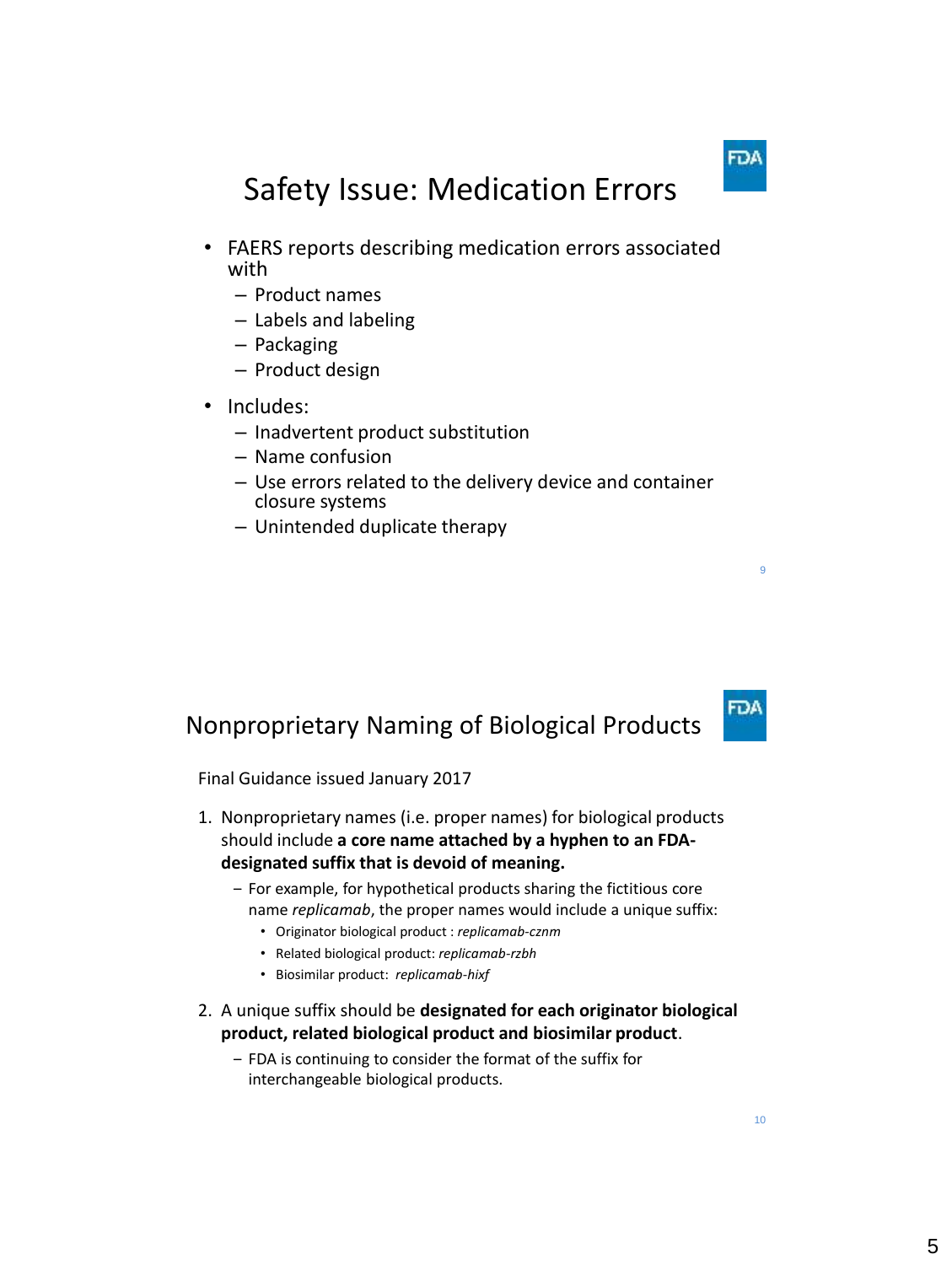### **Transparency:**

- Allows identification of products for safe use and pharmacovigilance
- Facilitates prescribing and dispensing of the intended product
- Patients and providers want to know what the patient received

### **Trust:**

• Practitioners and patients want FDA and others to have the tools available to perform product-specific pharmacovigilance in all settings of care

### **Uptake:**

• Enhanced prescriber and public confidence facilitates market uptake

## Safety Surveillance Challenges

- FAERS Reports
	- Product attribution
		- Distinguishing suffix may be omitted in the report
		- Manufacturers submit reports under their application number
			- Include reports in which the suspect product could not be confirmed
	- Identification of immunogenicity events
		- ADA testing rarely reported
		- Signs and symptoms of delayed hypersensitivity/immunecomplex disease difficult to recognize
	- Methods to compare the safety profile of the biosimilar to that of the reference product in FAERS

12

11

FDA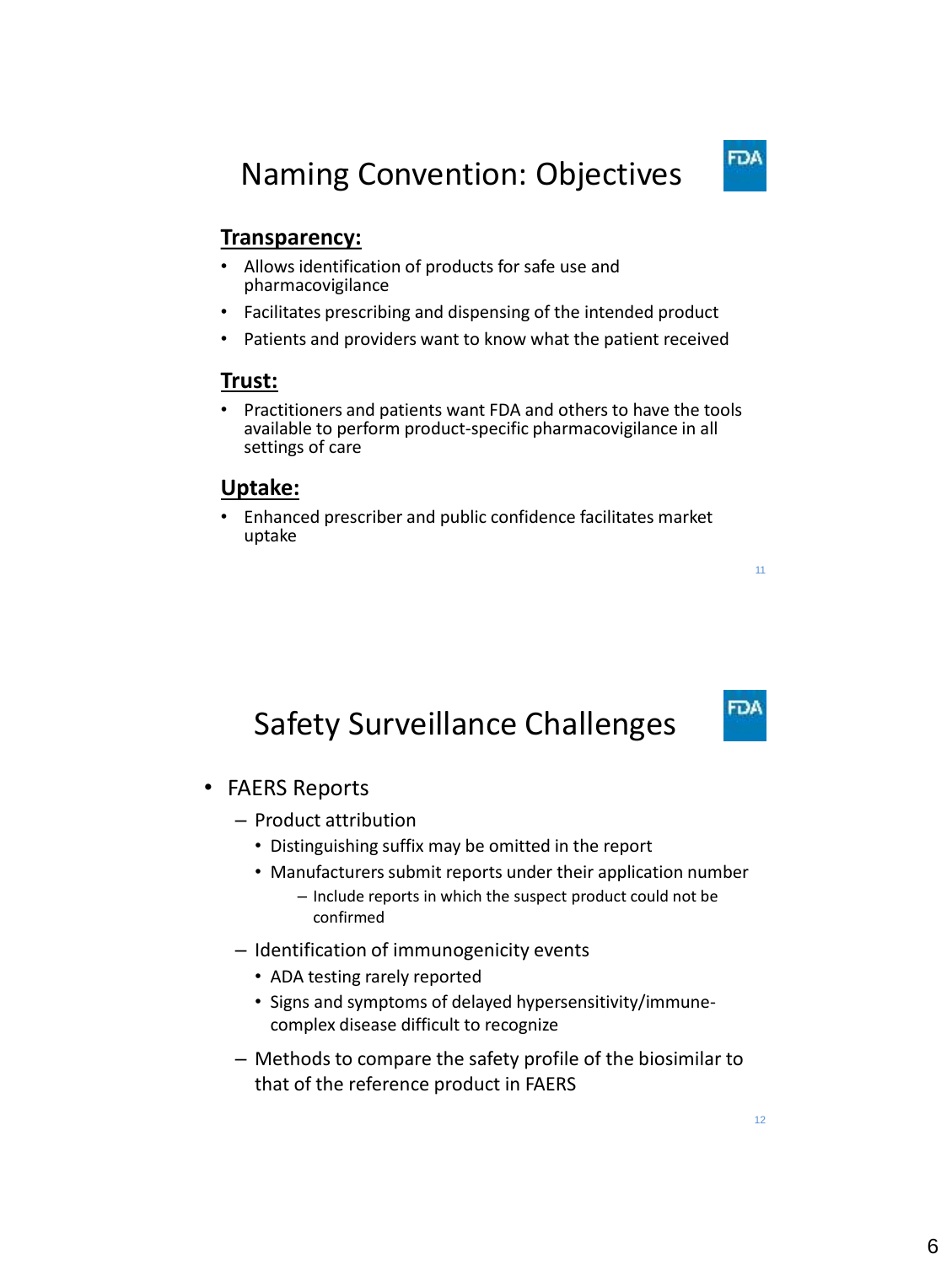## Biosimilar Use for Surveillance Purposes

- Periodic Drug Use Data on all new biosimilars and their reference drugs
	- Helps put a potential safety signal in FAERS into context
	- Captures trends in prescribing, but not granular enough to explain those trends
		- Cannot differentiate between initiation and switching
		- Does not capture reasons for switch (e.g., cost, formulary)

## Postmarketing Studies Conducted by FDA

- Biosimilar Use Studies
	- Appropriate capture of exposure will be useful for future studies in that population-based data source
- Switching Methods Studies
	- To inform the design of future studies in that population-based data source
- Safety or effectiveness studies in population-based data sources if a signal warrants further investigation

13

FDA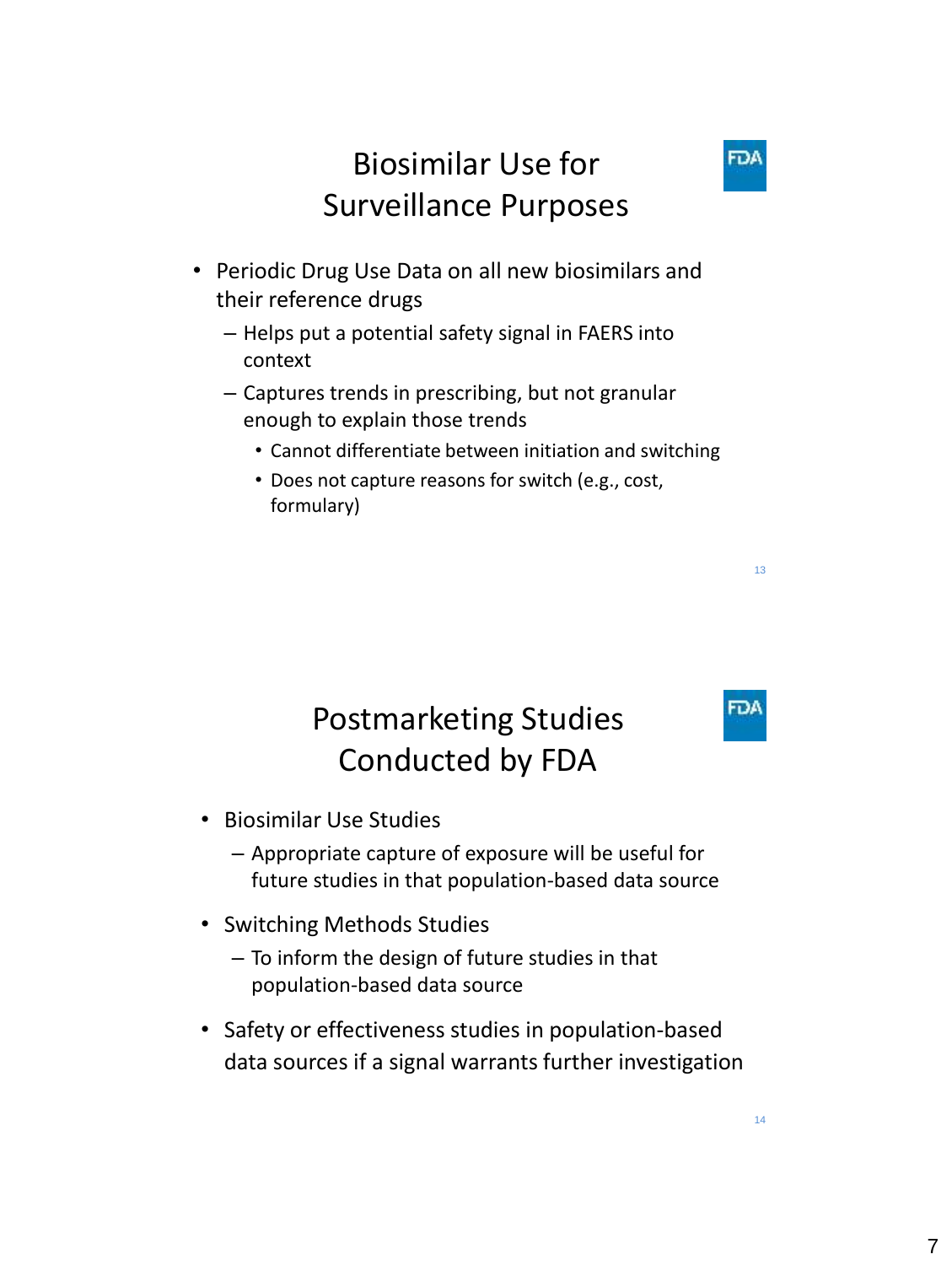# Data to Support Interchangeability

"…our current thinking is that postmarketing data collected from products first licensed and marketed as a biosimilar, without corresponding data derived from an appropriately designed, prospective, controlled switching study or studies, generally would not be sufficient to support a demonstration of interchangeability."

> FDA Draft Guidance on Considerations in Demonstrating Interchangeability With a Reference Product, January 2017

Systematic Literature Review of Switching Studies (Cohen et al., Drugs 2018;78(4):463-478) – approx. 1/3 published studies reviewed were observational studies

- Exposure
- Outcomes
- Study Design



http://imaginarybicycle.blogspot.com/2012/12/i-forgive-you-cat-in-hat.html licensed under a Creative Commons Attribution NonCommercial Share-Alike 3.0 License

15

**FDA** 

Challenges in Conducting Observational Studies of Biosimilars

<sup>•</sup> Data Sources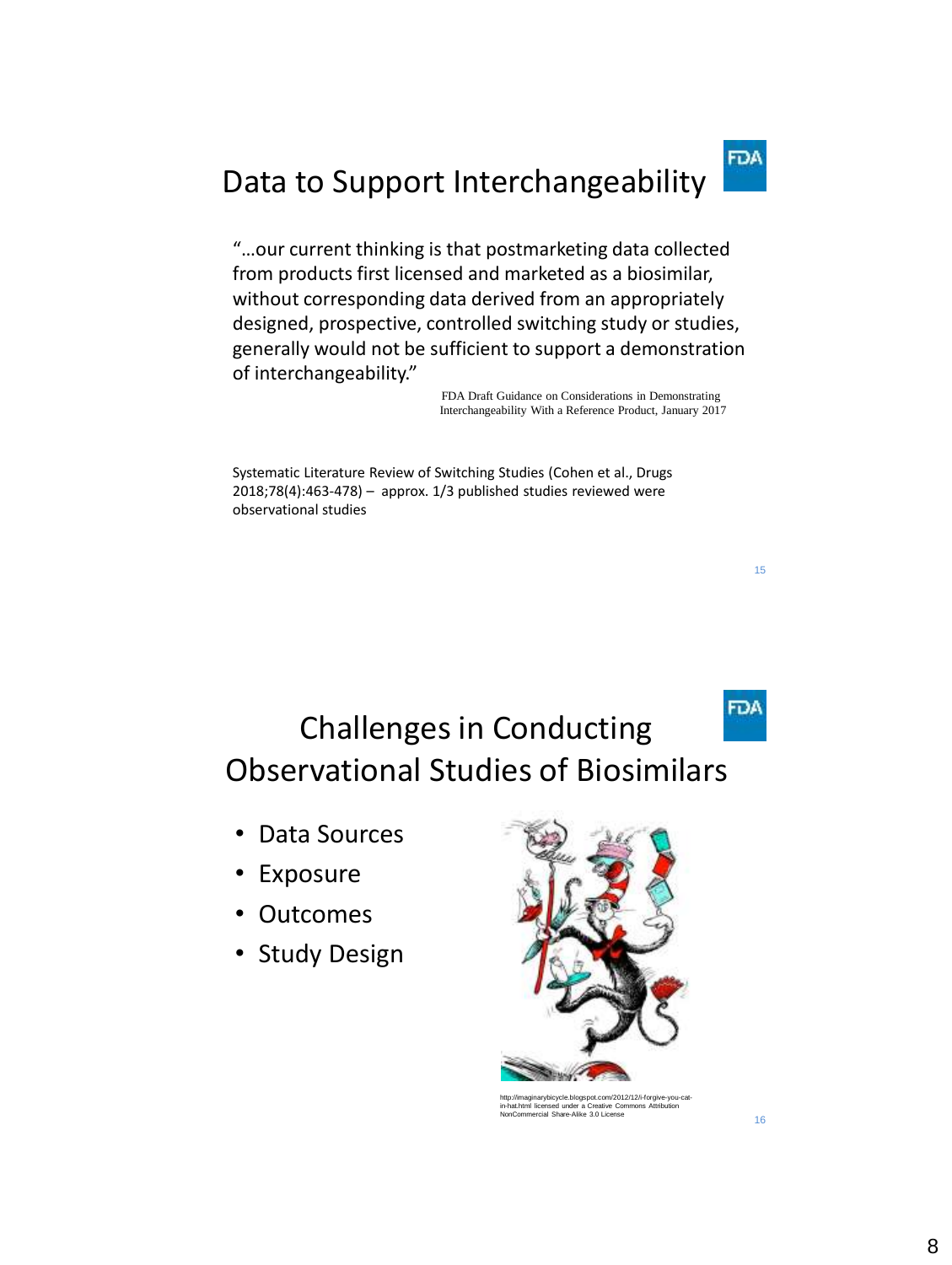## Challenges – Data Sources

- Biosimilar approval and uptake vary in different countries
	- Implications for study size, different patient population
- Approved indications for a biosimilar differ by country
	- Different risk profile populations, limits generalizability to US target populations
- Reimbursement and formularies affect who gets drugs
	- May impact internal validity of study (selection bias)

## Challenges – Exposure

- Impact of US naming convention on exposure ascertainment in population-based data sources remains unknown
	- J codes vs. NDCs need to understand which is more frequently used for each specific biosimilar
		- Self-administered biologics might get NDCs
	- Need to study utilization of J codes (e.g., temporary, new biosimilar-specific, codes with modifiers for older biosimilars) – Potential misclassification of new users
	- How might traceability affect internal validity of population sources?
	- Indication specific dosing and starter-doses need to be considered



18

17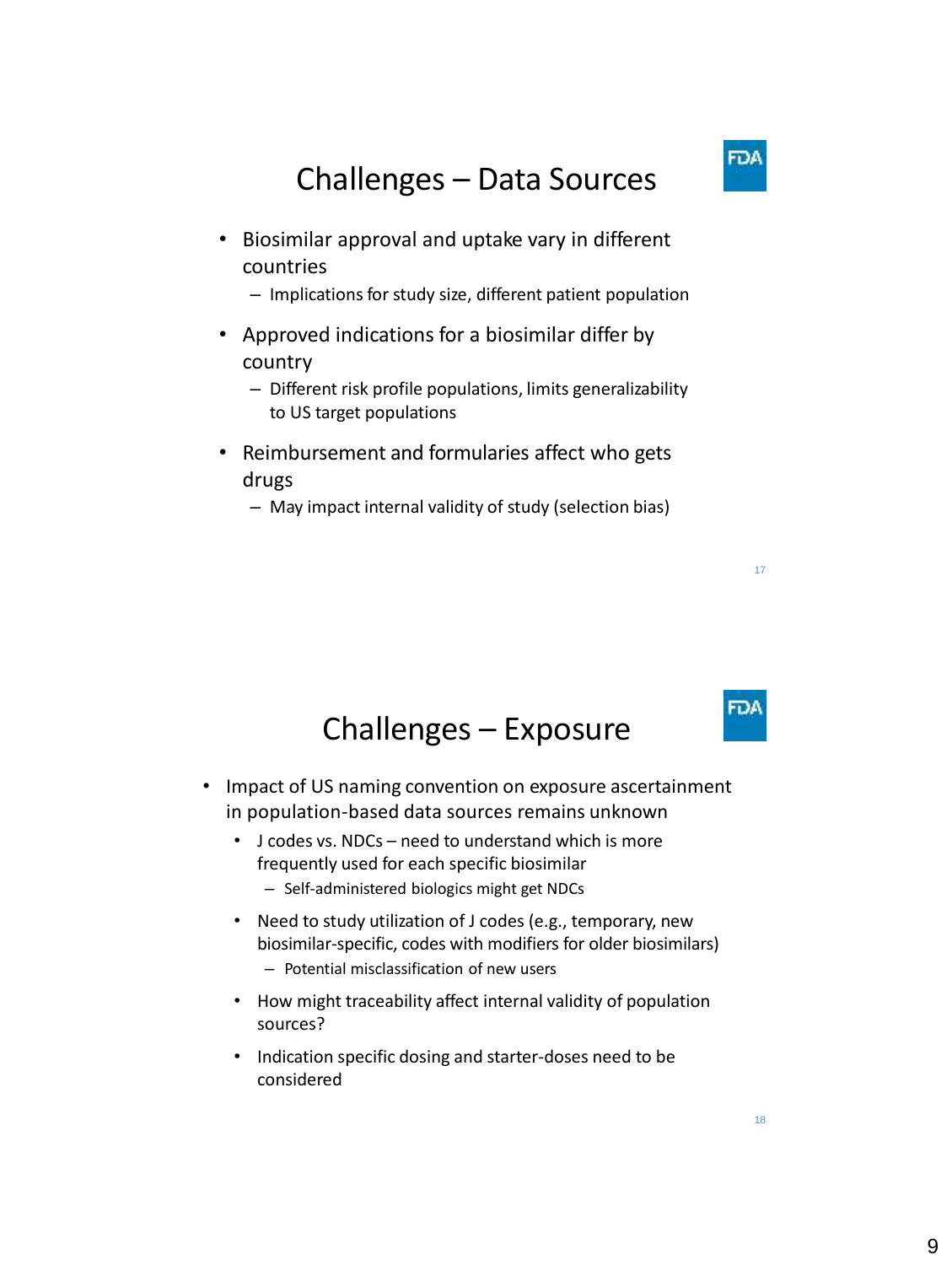- What are the clinical events most likely to occur based on differences in immunogenicity, and how well are they captured in the data sources?
	- All Biologics (Hypersensitivity events; diminished efficacy)
	- Product Specific (e.g., Epoetin-Induced PRCA)
- Need for validation analyses for safety outcomes
- Effectiveness measures are not typically collected in claims data

## Challenges – Design Considerations

- Sample size considerations (e.g., new user design)
- Careful consideration in defining episodes of use and minimum at risk period
- Patients who switch to a biosimilar may differ in important ways from patients who initiate a biosimilar without prior reference product use
	- Careful consideration and assessment of these potential differences should be explored to inform the decision of which patients to include in a study cohort
- Substantial confounding may be present given frequent co-morbidities in population receiving biologics

19

**FDA**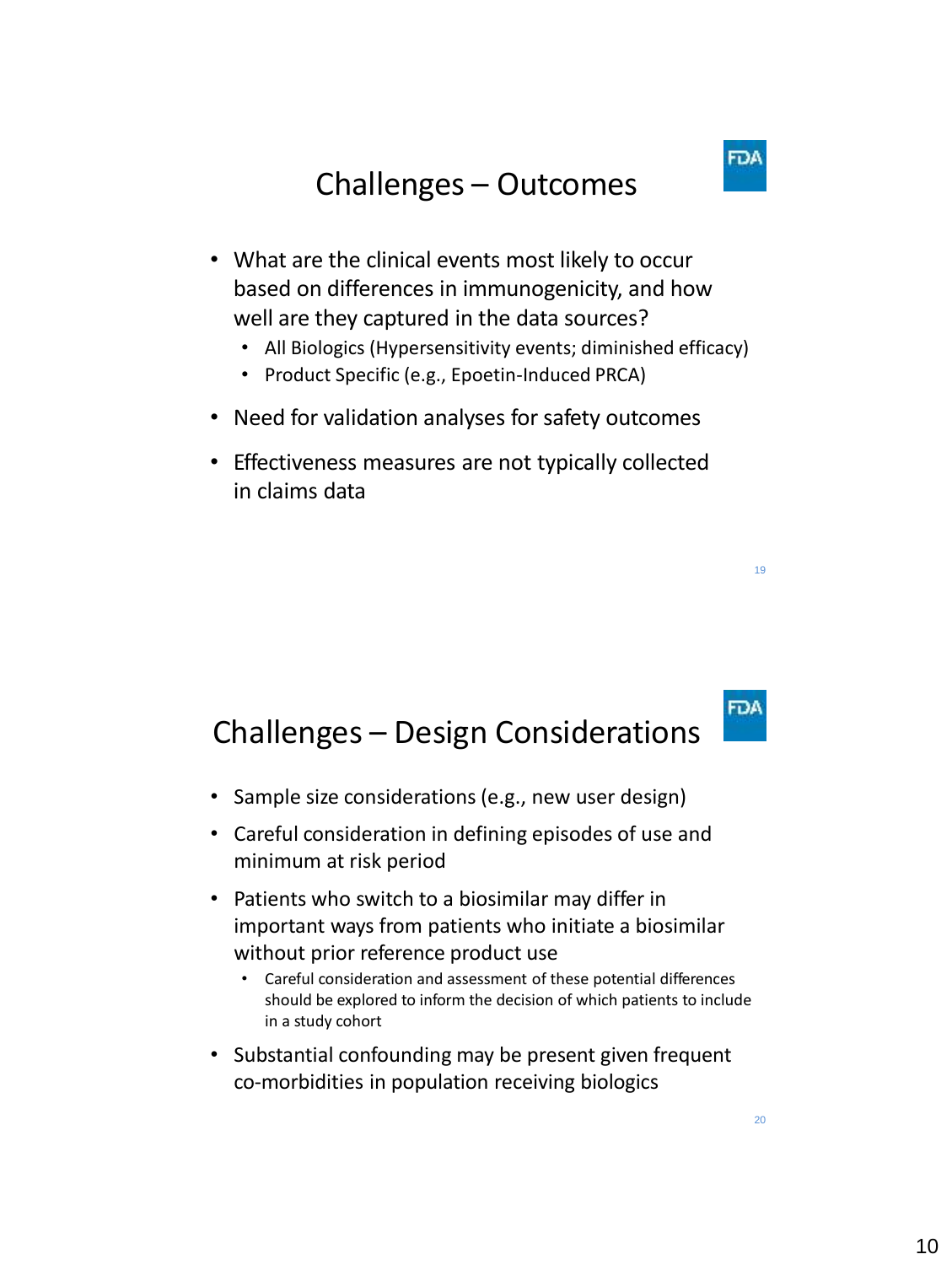**FDA** 

# Comparative Observational Studies

- New User Comparison
	- Restricted study population, particularly if only newly diagnosed patients are studied
	- Does not study outcomes that might be related to switching
- Switch from reference product to biosimilar vs. remain on reference product
	- Can match on length of prior reference product use, but restricts study population
	- Other than formulary restrictions, reasons for switch unlikely to be captured (confounding)
- Complex Study Designs (including multiple switches)

#### 21

# Time to Switch Speakers!



https://english.stackexchange.com/questions/403097/usi ng-similar-to-mean-identical licensed under a Creative Commons Attribution Share-Alike 3.0 License

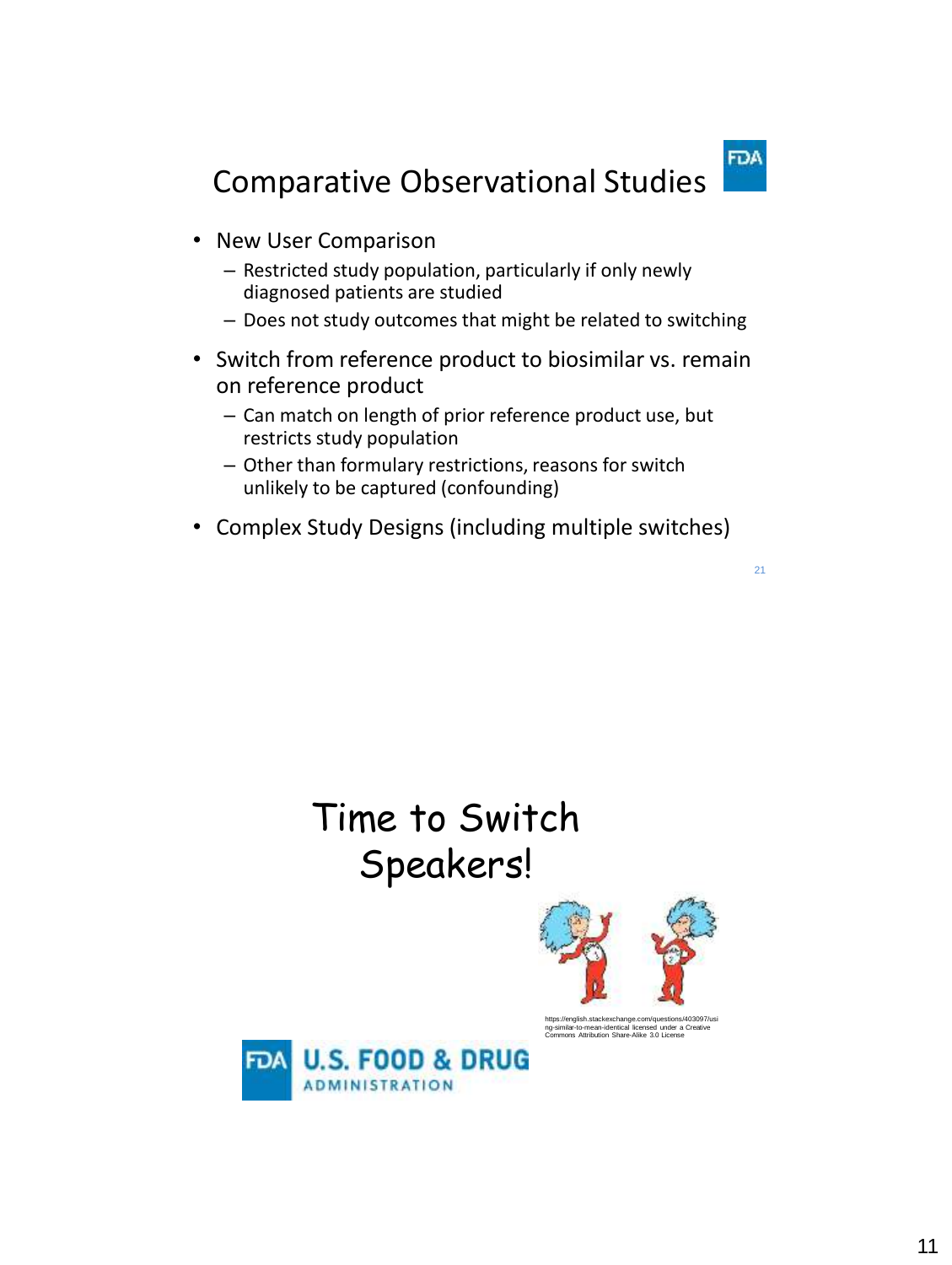

### **A Multi-Stakeholder Approach to Post-Marketing Surveillance and Studies of Biosimilars**

Cate Lockhart, PharmD, PhD Program Director BBCIC

Mark Cziraky, PharmD, CLS Vice President of Research **HealthCore** 

**BBCC** 

23

ISPOR Meeting, Baltimore, MD

May 21, 2018

www.bbcic.org

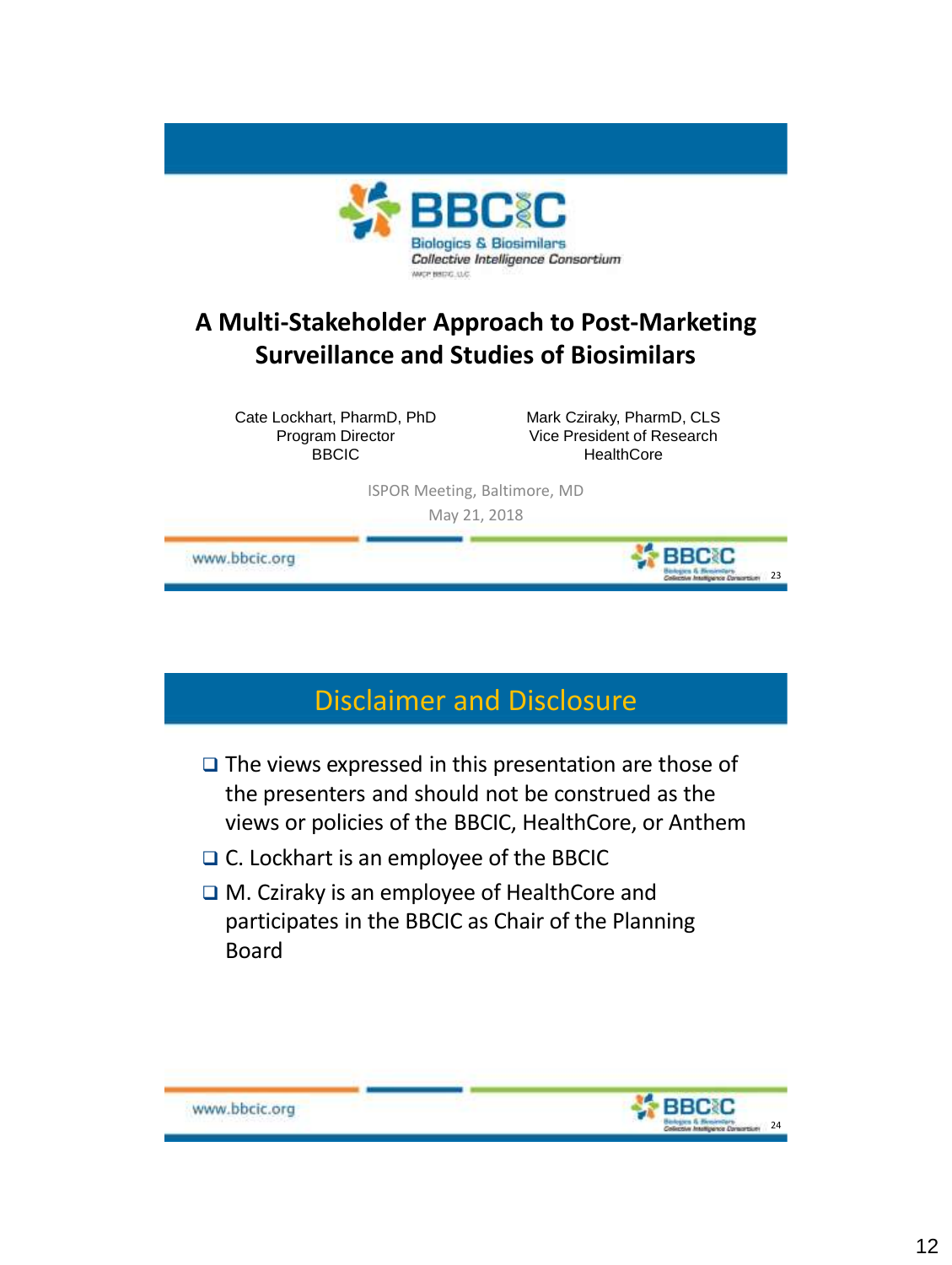## **Outline**

- First Wave of Approved Biosimilars
- BBCIC: Addressing Challenges and Opportunities
- BBCIC: Progress to Date



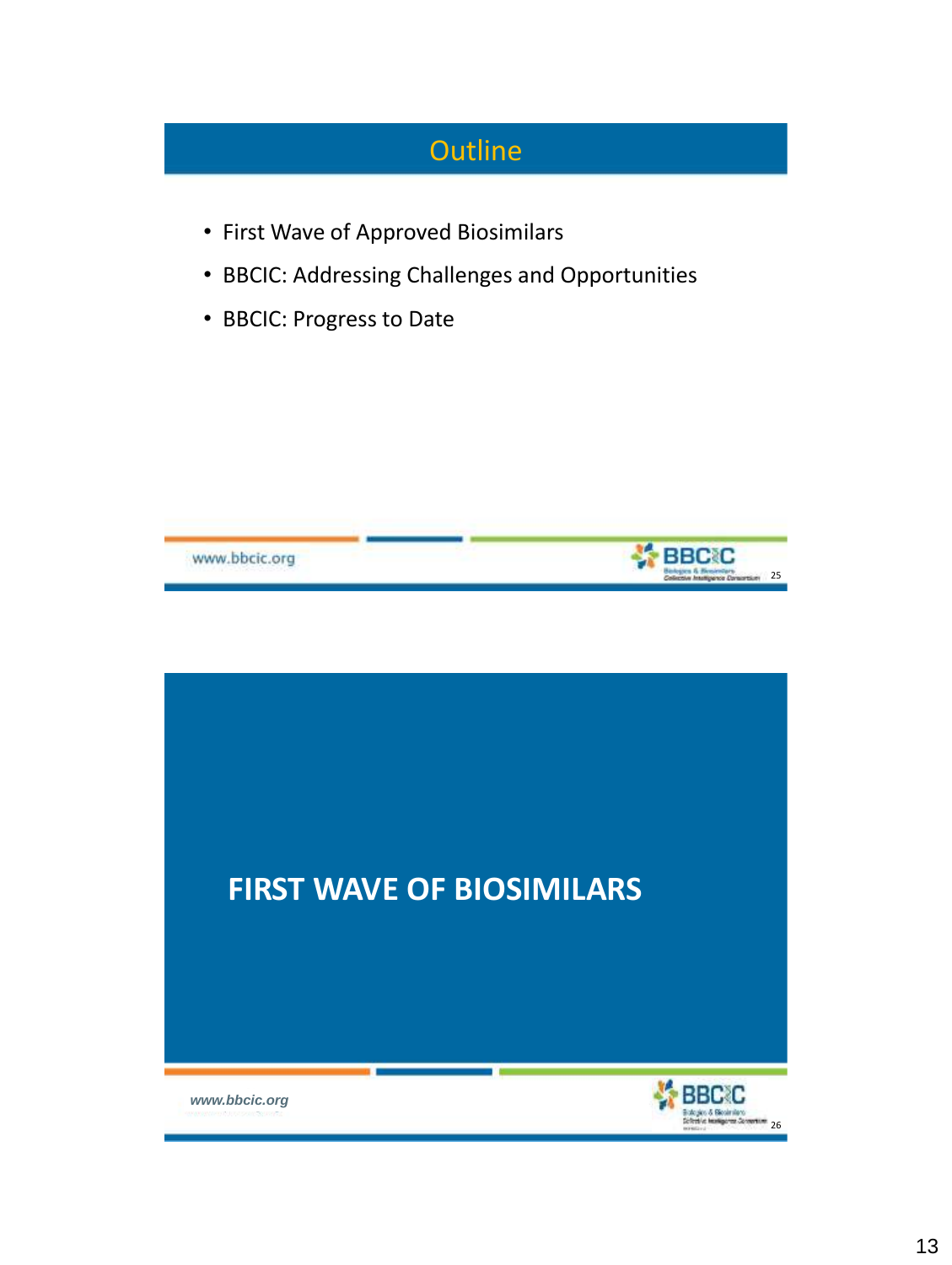### Biosimilars approved in US (as of May 20, 2018)

|    | Date of FDA Approval | <b>Biosimilar Product</b>                 | <b>Reference Medicine</b>                 | Manufacturer                 |
|----|----------------------|-------------------------------------------|-------------------------------------------|------------------------------|
| 1  | March 6, 2015        | Zarxio <sup>®</sup> (filgrastim-sndz)     | Neupogen <sup>®</sup>                     | <b>Sandoz</b>                |
| 2  | April 5, 2016        | Inflectra <sup>®</sup> (infliximab-dyyb)  | Remicade <sup>®</sup>                     | <b>Celltrion/Pfizer</b>      |
| 3  | August 30, 2016      | Erelzi <sup>®</sup> (etanercept-szzs)     | $Enbrel^®$                                | Sandoz                       |
| 4  | September 23, 2016   | Amjevita <sup>®</sup> (adalimumab-atto)   | Humira <sup>®</sup>                       | Amgen                        |
| 5  | April 21, 2017       | Renflexis <sup>®</sup> (infliximab-abda)  | Remicade <sup>®</sup>                     | <b>Samsung Bioepis/Merck</b> |
| 6  | July 20, 2017        | Lusduna™ (insulin glargine)*              | Lantus <sup>®</sup>                       | Merck/Samsung Bioepis        |
| 7  | August 25, 2017      | Cyltezo™ (adalimumab-abdm)                | Humira <sup>®</sup>                       | Boehringer-Ingelheim         |
| 8  | September 14, 2017   | Mvasi™ (bevacizumab-awwb)                 | Avastin <sup>®</sup>                      | Amgen/Allergan               |
| 9  | December 1, 2017     | Ogivri™ (trastuzumab-dkst)                | Herceptin <sup>®</sup>                    | Mylan/Biocon                 |
| 10 | December 13, 2017    | lxifi™ (infliximab-qbtx)                  | Remicade <sup>®</sup>                     | Pfizer                       |
|    | 11   May 15, 2018    | Retacrit <sup>™</sup> (epoetin alfa-epbx) | Epogen <sup>®</sup> /Procrit <sup>®</sup> | Hospira                      |

\*LusdunaTM (insulin-glargine) was approved as a follow-on biologic on Aug 5, 2015 – referencing Lantus®

www.bbcic.org

Biosimilars Review & Report. <u><https://biosimilarsrr.com/us-biosimilar-filings/></u><br>(accessed March 13, 2018)<br>US Food and Drug Administration CDER List of Licensed Biological Products<br><u>[http://www.fda.gov](http://www.fda.gov/)</u> (accessed March 13, 2

--



### Biosimilars Anticipated in US (as of May 15, 2018)

|                | <b>Filing Date</b>       | <b>Expected Date of FDA</b><br><b>Decision</b>       | <b>Biosimilar Product</b> | <b>Reference Product</b> | Manufacturer               |
|----------------|--------------------------|------------------------------------------------------|---------------------------|--------------------------|----------------------------|
| $\mathbf{1}$   | June 30, 2017            | April 5, 2018 FDA CRL;<br>manufacturing plant issues | Truxima™ (rituximab)      | Rituxan <sup>®</sup>     | Celltrion/Teva             |
| $\overline{2}$ | July 31, 2017            | April 5, 2018 FDA CRL;<br>manufacturing plant issues | Herzuma™ (trastuzumab)    | Herceptin <sup>®</sup>   | Celltrion/Teva             |
| 3              | July 31, 2017            | Q2 2018                                              | TBD™ (trastuzumab)        | Herceptin <sup>®</sup>   | Amgen/Allergan             |
| 4              | Sept 12, 2017            | Q3 2018                                              | TBD™ (filgrastim)         | Neupogen <sup>®</sup>    | Adello                     |
| 5              | Sept 12, 2017            | May 2, 2018 FDA CRL                                  | TBD™ (rituximab)          | Rituxan <sup>®</sup>     | Sandoz                     |
| 6              | December 20, 2017        | Q4 2018                                              | TBD™ (trastuzumab)        | Herceptin <sup>®</sup>   | <b>Samsung Bioepis</b>     |
| $\overline{7}$ | Jan 15, 2018             | Q4 2018                                              | TBD™ (adalimumab)         | Humira <sup>®</sup>      | Sandoz                     |
| 8              | Aug 9, 2016/ May 3, 2018 | TBD                                                  | TBD™ (pegfilgrastim)      | Neulasta <sup>®</sup>    | <b>Coherus Biosciences</b> |
| 9              | Feb 16, 2017             | June 2018                                            | TBD™ (pegfilgrastim)      | Neulasta <sup>®</sup>    | Mylan/Biocon               |
| 10             | Q3 2017                  | April 23, 2018 FDA CRL;<br>nonclinical issues        | TBD™ (trastuzumab)        | Herceptin <sup>®</sup>   | Pfizer                     |

CRL = complete response letter

www.bbcic.org

Biosimilars Review & Report. <https://biosimilarsrr.com/us-biosimilar-filings/> (accessed May 15, 2018)

128

**特BBCIC**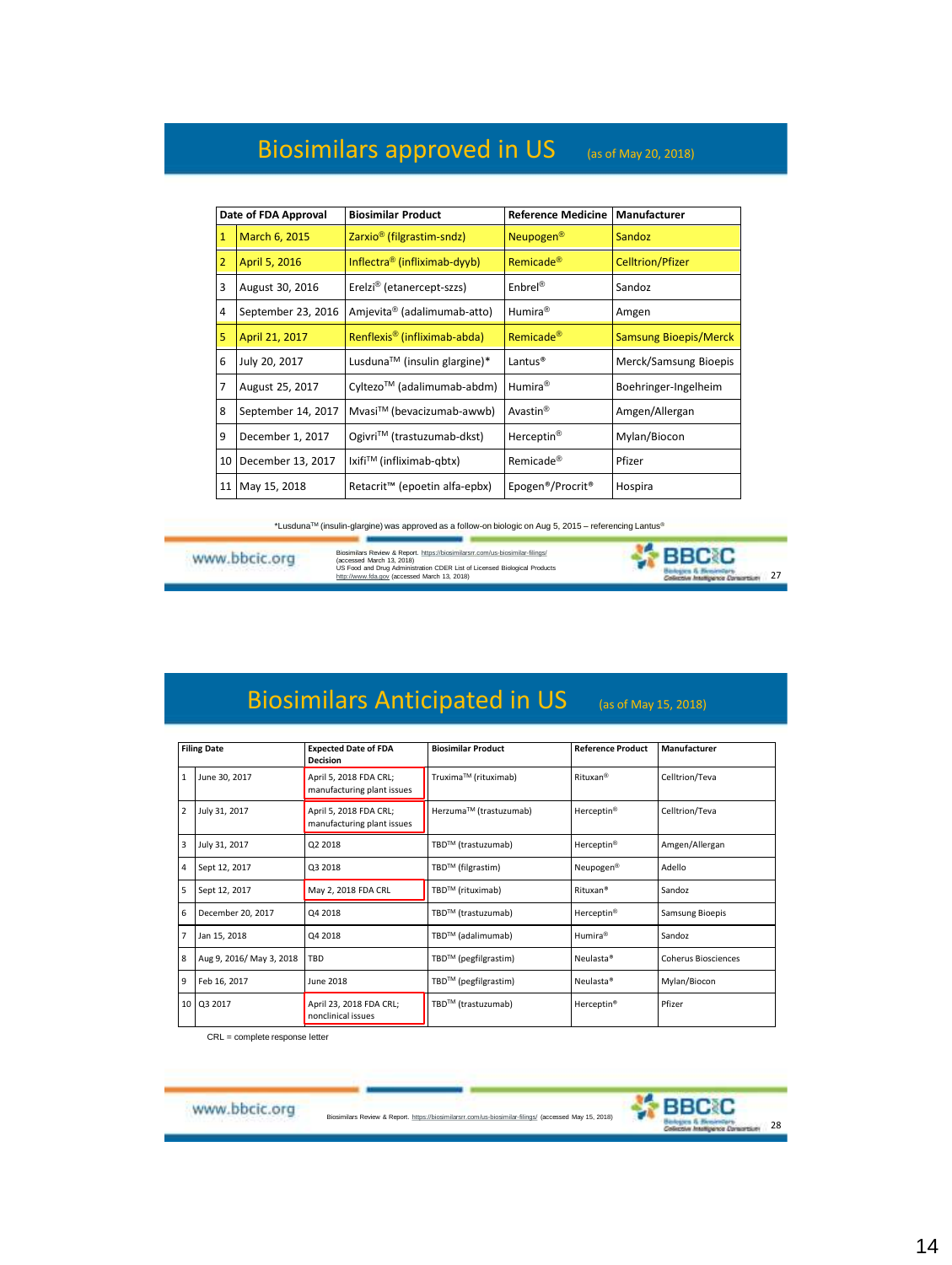## Biosimilars Approved by EMA (through January 2018)

| Year of EMA Approval     | <b>Biosimilar Product</b> | <b>Reference Product</b> | <b>Number of Products</b> |                                                                              |
|--------------------------|---------------------------|--------------------------|---------------------------|------------------------------------------------------------------------------|
| 2006                     | Somatropin                | Norditropin <sup>®</sup> | $\mathbf{1}$              |                                                                              |
| 2007                     | Epoetin alfa              | Epogen®                  | 3                         | <b>TOTAL</b><br>$APPROVALS =$                                                |
| 2007                     | Epoetin zeta              | Retacrit <sup>®</sup>    | $\overline{2}$            |                                                                              |
| 2008/2009/2010/2013/2014 | Filgrastim                | Neupogen <sup>®</sup>    | 7                         | 41                                                                           |
| 2013/2014                | Follitropin alfa          | Gonal-f <sup>®</sup>     | $\overline{2}$            |                                                                              |
| 2013/2016                | Infliximab                | Remidade®                | 3                         |                                                                              |
| 2014/2017                | Insulin glargine          | Lantus <sup>®</sup>      | 3                         |                                                                              |
| 2016                     | Enoxaparin sodium         | Lovenox®                 | $\overline{2}$            | An additional 16<br>biosimilars are<br>under review by<br><b>EMA</b> in 2018 |
| 2016/2017                | Etanercept                | Fnbrel®                  | $\overline{2}$            |                                                                              |
| 2017                     | Adalimumab                | Humira®                  | 4                         |                                                                              |
| 2017                     | Insulin lispro            | Humalog <sup>®</sup>     | $\mathbf{1}$              |                                                                              |
| 2017                     | Rituximab                 | Rituxan <sup>®</sup>     | 6                         |                                                                              |
| 2017                     | Teriparatide              | Forteo <sup>®</sup>      | 2                         |                                                                              |
| 2017                     | Trastuzumab               | Herceptin <sup>®</sup>   | $\overline{2}$            |                                                                              |
| 2018                     | Bevacizumab               | Avastin <sup>®</sup>     | $\mathbf{1}$              |                                                                              |

www.bbcic.org

European Medicines Agency. <u>www.ema.europa.eu</u> (accessed May 8, 2018)<br>Generics and Biosimilars Initiative. <u>http://www.gabionline.ne/Biosimilars/General/Biosimilars-applications-</u><br>under-review-by-EMA-January-2018 (accessed



*www.bbcic.org*



Constantino 29

**特BBCIC**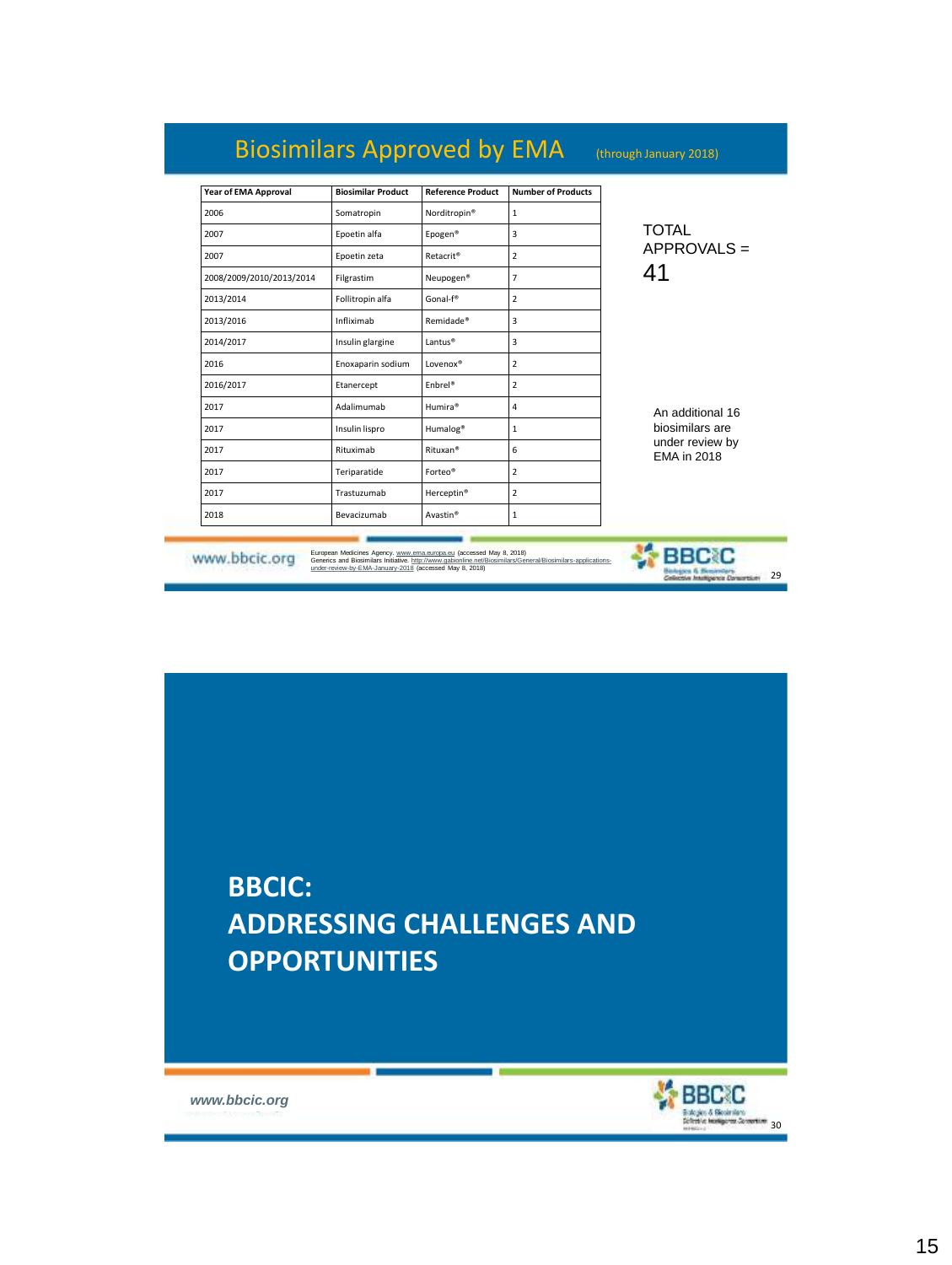### BBCIC - Background



A non-profit, multi-stakeholder, scientific public service initiative conducting rigorous post-marketing observational research to monitor biosimilar products and novel biologics for effectiveness and safety



### BBCIC Purpose: Why the BBCIC Is Needed

#### **Generics saved the US \$1 trillion in past decade** *but it took 20 years.*

–Generics are safe and effective, resulting in increased patient access to critical medications.

- –Slow generic uptake influenced by anecdotal reports that got wide press coverage.
- –Lingering uncertainty among physicians and patients about safety and comparability.



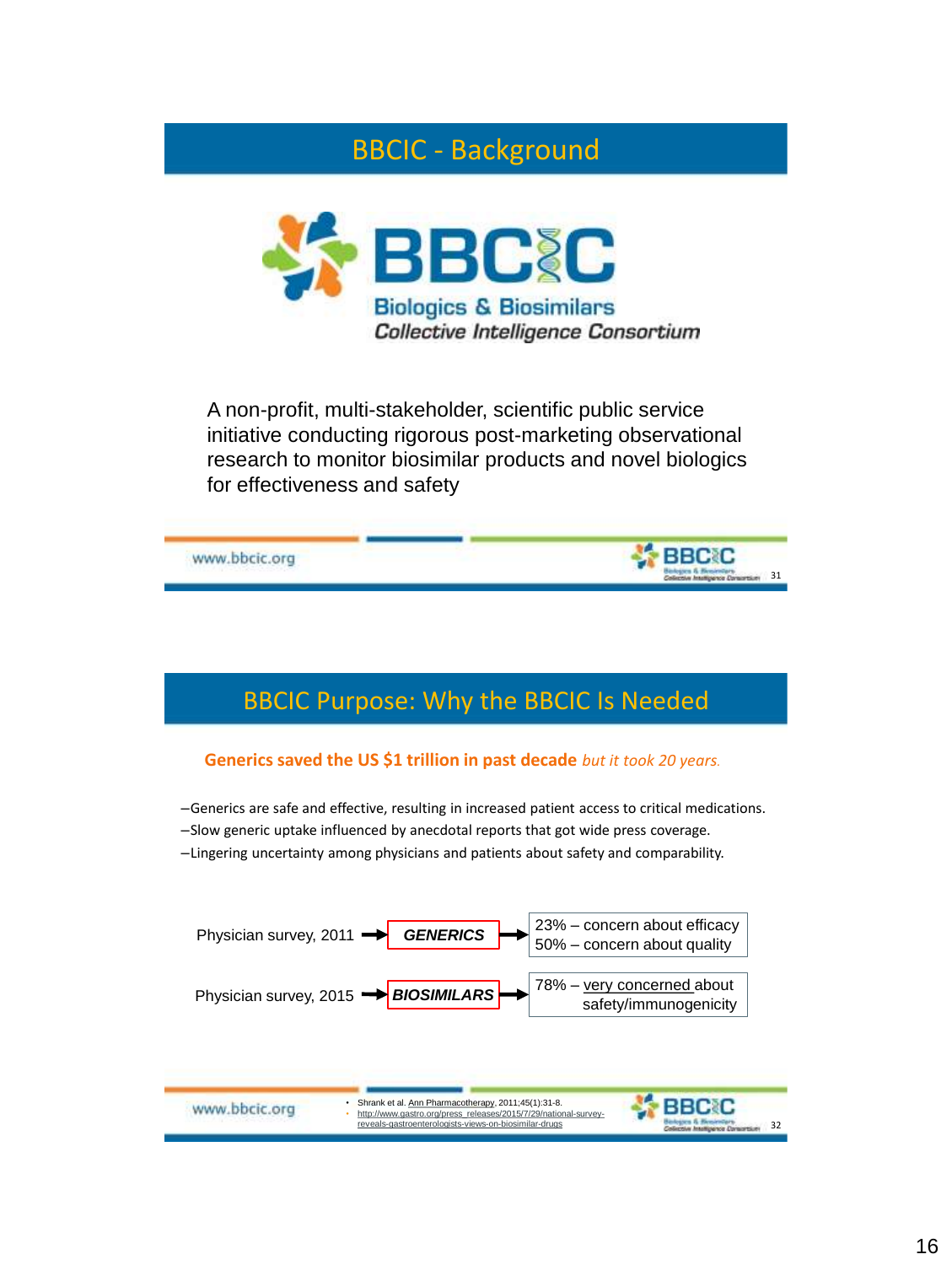### BBCIC Surveillance –Leveraging Sentinel Capabilities

**The AMCP BBCIC strategy provides a unique opportunity for Managed Care to support public knowledge of biologic and biosimilar drugs with robust science***.*



*A forum for collaboration between managed care organizations, integrated delivery networks, PBMs, pharma companies and research institutions*

www.bbcic.org

### BBCIC Spearheading Change: RWD, RWE & CURES



**RWE and Regulatory Use**— 21st Century Cures requires FDA to establish a program to evaluate potential use of RWE for approval of new indications or to satisfy postapproval study requirements, label expansion or revision, and benefit/risk profiles

#### RWE & Biosimilar Interchangeability, Switching Studies

- FDA current position: RWE can help address residual uncertainties and determine additional data needs, but is not a basis for securing an interchangeability designation absent a clinical, multiswitching study, draft guidance states
- BBCIC has convened a workgroup to define best practices for characterizing switching patterns and for applying these patterns as covariates/confounders in comparative studies.
- BBCIC goal is to design and run switching studies with sufficient reproducibility across RWE sources to allow FDA to reconsider its position.



[https://healthpolicy.duke.edu/sites/default/files/atoms/files/rwe\\_white\\_pape](https://healthpolicy.duke.edu/sites/default/files/atoms/files/rwe_white_paper_2017.09.06.pdf) r\_2017.09.06.pdf

**PELOY** 33

**BBCC**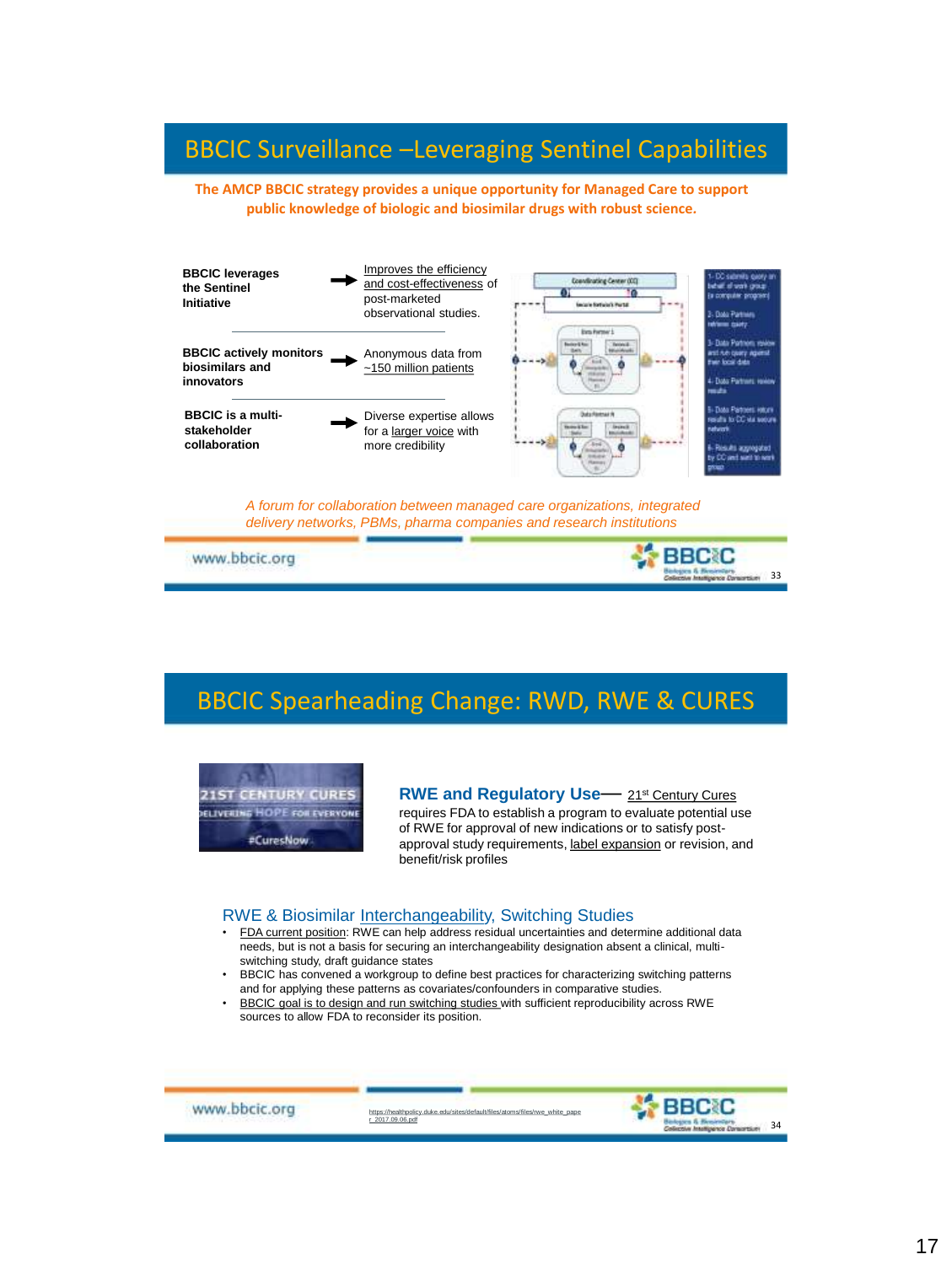### BBCIC Governance Overview

- The BBCIC Charter outlines transparent organized process for conducting research. There are no surprises.
- CER protocols, designed by KOLs and following ISPOR-ISPE guidelines, must explicitly pre-specify the epidemiologic, statistical and clinical thresholds required to identify a safety-related finding.
- 18 founding participants including Managed Care Organizations, Integrated Delivery Networks, PBMs & Harvard-Pilgrim Health Care Institute
- Public representatives on Planning Board: ASCO, American College of Rheumatology, National Health Council



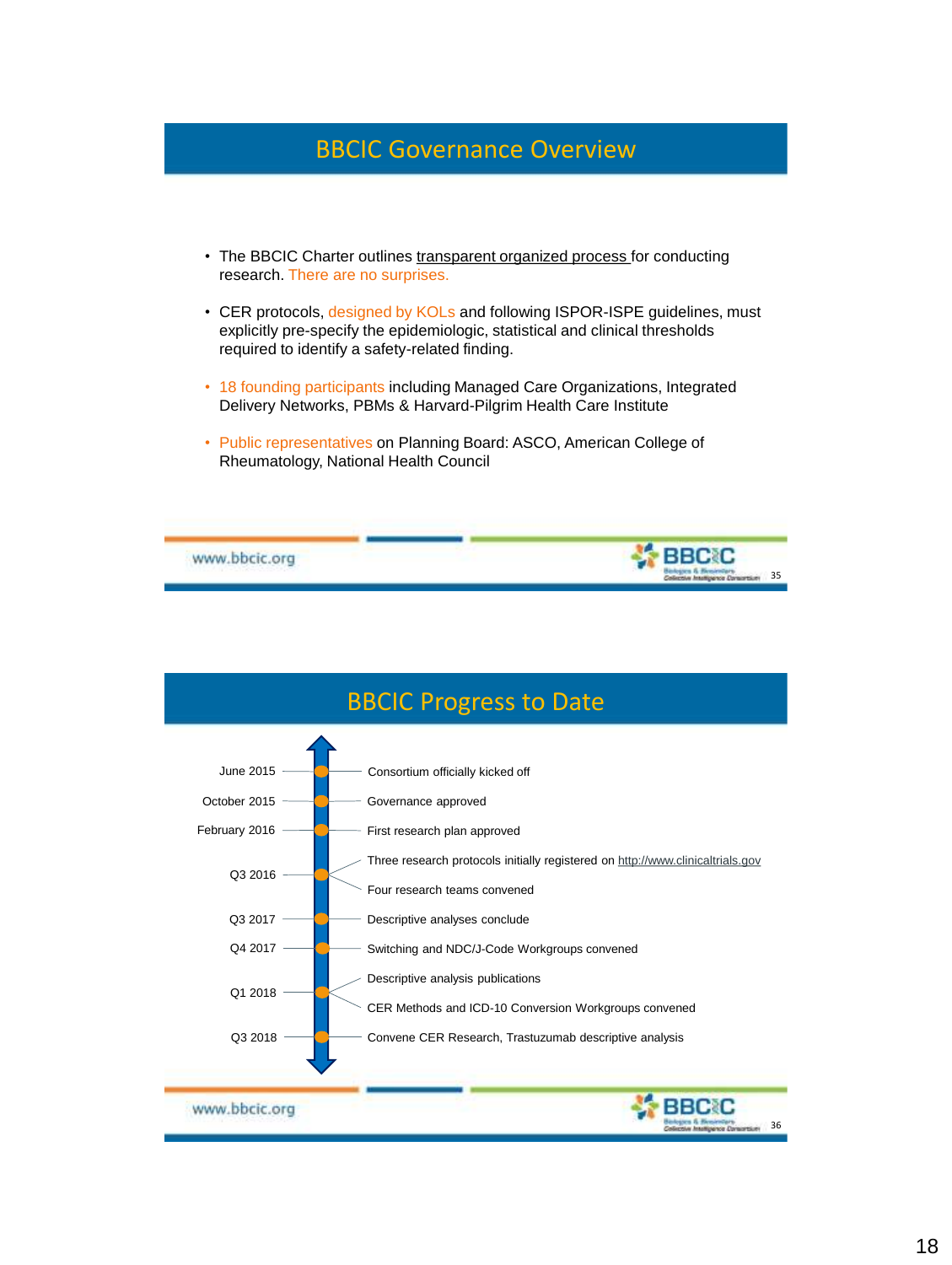## **BBCIC: PROGRESS TO DATE**



# Descriptive Analysis Research Teams

#### **In 2016, the BBCIC Science Committee convened 4 research teams to conduct descriptive analyses using the BBCIC DRN**

| <b>Disease Indications</b><br><b>Project</b>       |                                                                                                                                                                           | <b>Drugs</b>                                                                                                                                                                                                                                                                                                                                            |
|----------------------------------------------------|---------------------------------------------------------------------------------------------------------------------------------------------------------------------------|---------------------------------------------------------------------------------------------------------------------------------------------------------------------------------------------------------------------------------------------------------------------------------------------------------------------------------------------------------|
| <b>Insulins</b>                                    | <b>Diabetes</b><br>$\bullet$                                                                                                                                              | Insulin                                                                                                                                                                                                                                                                                                                                                 |
| <b>Colony Stimulating</b><br>Factors (G-CSF)       | Febrile Neutropenia risk<br>٠<br>reduction in non-myeloid<br>malignancies treated with<br>myelosuppressive anti-<br>cancer drugs associated<br>with a febrile neutropenia | Filgrastim (Neupogen), PEG-filgrastim (Neulasta),<br>TBO-filgrastim, filgrastim-sndz (Zarxio)                                                                                                                                                                                                                                                           |
| <b>Anti-Inflammatories</b>                         | <b>Rheumatoid Arthritis</b><br>٠<br>Psoriasis<br><b>Psoriatic Arthritis</b><br>Ankylosing Spondylosis<br><b>Ulcerative Colitis</b><br>Crohn's Disease<br>٠                | Adalimumab (Humira), infliximab<br>(Remicade), infliximab-dyyb (Inflectra), infliximab-<br>abda (Renflexis), rituximab (Rituxan), tocilizumab<br>(Actemra), abatacept (Orencia), etanercept<br>(Enbrel), certolizumab (Cimzia), golimumab<br>(Simponi), ustekinumab (Stelara), secukinumab<br>(Cosentyx), natalizumab (Tysabri), golimumab<br>(Simponi) |
| Erythropoeitin-<br><b>Stimulating Agents (ESA)</b> | Anemia (CKD,<br>٠<br>Hemodialysis)                                                                                                                                        | Epoetin alfa (Epogen, Procrit) darbepoetin alfa<br>(Aranesp), methoxy polyethylene glycol-epoetin<br>beta (Mircera)                                                                                                                                                                                                                                     |

www.bbcic.org



**X**BBCC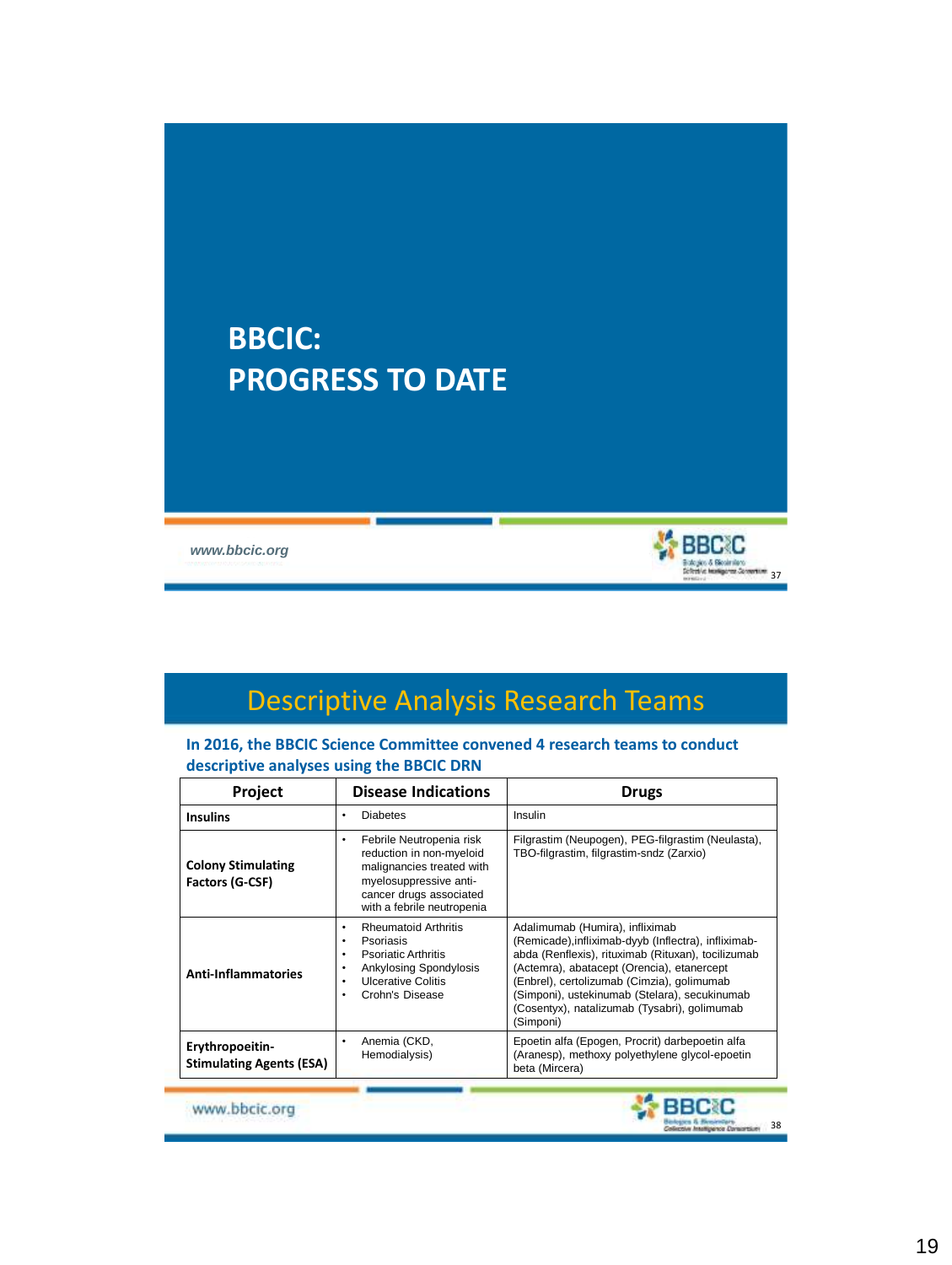### Insulins Descriptive Analysis

### **Challenges – Design Considerations**

| <b>Insulins</b>                                                                                                                                                                                                                                                                                                                                                                                                                                                                                                                                                                                                                                                   | Objective: To describe treatment patterns and outcomes of adult patients with diabetes who use<br>long-acting (LAI) or intermediate-acting (NPH) insulin in a large distributed research network.<br>Outcomes: (1) major cardiac events, combined; severe hypoglycemic events; (2) A1C baseline and<br>follow-up |         |                                   |                                                  |
|-------------------------------------------------------------------------------------------------------------------------------------------------------------------------------------------------------------------------------------------------------------------------------------------------------------------------------------------------------------------------------------------------------------------------------------------------------------------------------------------------------------------------------------------------------------------------------------------------------------------------------------------------------------------|------------------------------------------------------------------------------------------------------------------------------------------------------------------------------------------------------------------------------------------------------------------------------------------------------------------|---------|-----------------------------------|--------------------------------------------------|
| <b>Results</b>                                                                                                                                                                                                                                                                                                                                                                                                                                                                                                                                                                                                                                                    |                                                                                                                                                                                                                                                                                                                  | N       | MACE,<br>events/10,000 yr-at-risk | Severe Hypoglycemia,<br>events/10,000 yr-at-risk |
|                                                                                                                                                                                                                                                                                                                                                                                                                                                                                                                                                                                                                                                                   | T <sub>1</sub> DM                                                                                                                                                                                                                                                                                                | 4,591   | 40.2                              | 34.9                                             |
|                                                                                                                                                                                                                                                                                                                                                                                                                                                                                                                                                                                                                                                                   | T <sub>2</sub> DM                                                                                                                                                                                                                                                                                                | 103,951 | 676.9                             | 96.9                                             |
| <b>Conclusions</b><br>Outcome rates were consistent with other clinical and observational studies.<br>Significant diabetic diagnosis inconsistency, variation in days supply and use of rapid<br>٠<br>acting insulin and sulfonylurea adherence requires additional methods development.<br>Careful study design, attention to length of episode gaps and use of algorithms to<br>$\bullet$<br>accurately identify patients with Type 1 and Type 2 diabetes, is essential.<br>With the BBCIC DRN we are able to reliably identify and characterize exposures,<br>$\bullet$<br>outcomes, and potential confounders for a large population of people with diabetes. |                                                                                                                                                                                                                                                                                                                  |         |                                   |                                                  |
| www.bbcic.org<br><b>Manuscript Submitted to JMCP</b>                                                                                                                                                                                                                                                                                                                                                                                                                                                                                                                                                                                                              |                                                                                                                                                                                                                                                                                                                  |         |                                   |                                                  |

## G-CSF Descriptive Analysis

|                    |                                                   | <b>Challenges - Outcomes</b>                                                                                                                                                                                                                                                                                                                                                                                                                                                                                                                                                                                                                                                                                      |  |  |
|--------------------|---------------------------------------------------|-------------------------------------------------------------------------------------------------------------------------------------------------------------------------------------------------------------------------------------------------------------------------------------------------------------------------------------------------------------------------------------------------------------------------------------------------------------------------------------------------------------------------------------------------------------------------------------------------------------------------------------------------------------------------------------------------------------------|--|--|
| G-CSF              | $\bullet$                                         | Objective: To provide a descriptive analysis of granulocyte colony-stimulating factor (G-CSF) use in<br>patients diagnosed with breast or lung cancer and who received chemotherapy with Grade III or<br>IV neutropenic-risk (NRGIII-IV) defined by National Comprehensive Cancer Network (NCCN)<br>clinical guidelines, and to inform development of an observational comparative safety and<br>effectiveness study of G-CSF biosimilars and innovators.<br><b>Outcomes:</b> (1) rate of hospitalizations for febrile neutropenia in G-CSFs users; (2) severe<br>neutropenia; anaphylaxis; combined measure of bone pain, glomerulonephritis, capillary leak<br>syndrome, hyperleukocytosis and splenic rupture. |  |  |
| <b>Results</b>     | ٠                                                 | Having only 3 (breast) and 1 (lung) high neutropenic risk regimens limited exposure<br>Hospitalization for neutropenia occurred in 3% of episodes, similar to previous studies.<br>ANC results were not reliably captured, as expected (often not in claims collected in a hospital<br>outpatient or integrated delivery network setting)                                                                                                                                                                                                                                                                                                                                                                         |  |  |
| <b>Conclusions</b> | $\bullet$                                         | This large scale descriptive analysis provides initial evidence that the BBCIC DRN can<br>produce incidence and event rates similar to those produced by both randomized<br>clinical trials and observational studies, and that the important covariates and<br>confounders are able to be measured.<br>Including a broader population of breast and lung cancer patients, and adding data<br>sources such as Medicare will increase the number of exposures and thus sample size<br>for future CER studies.                                                                                                                                                                                                      |  |  |
|                    | www.bbcic.org<br><b>Manuscript in Preparation</b> |                                                                                                                                                                                                                                                                                                                                                                                                                                                                                                                                                                                                                                                                                                                   |  |  |

40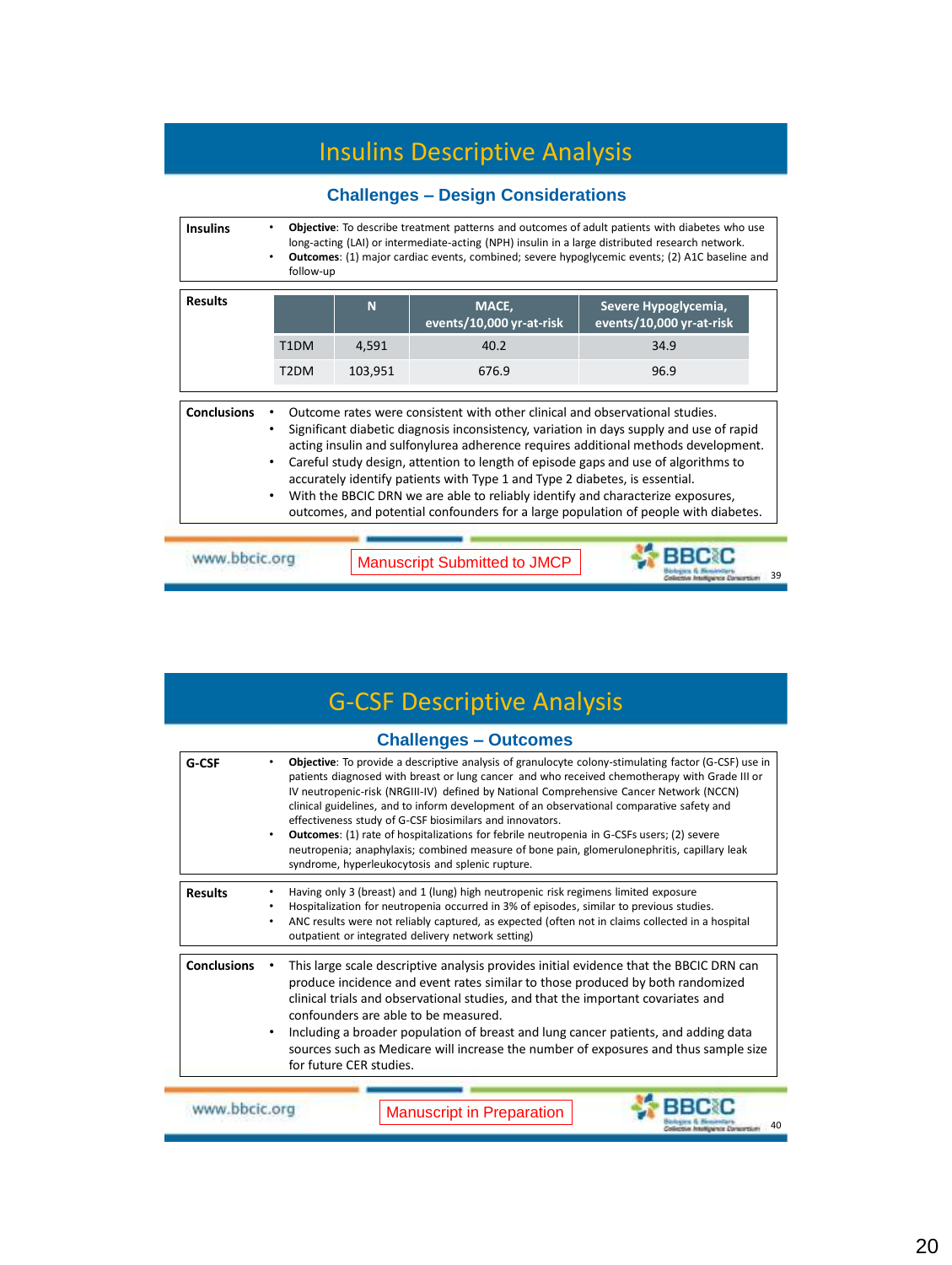## Research Update – 2018 Summary

| Objective: To describe patients with autoimmune diseases receiving biologics, and recommend<br>Anti-<br>٠<br>approaches for future comparative safety and effectiveness studies.<br>Inflammatory<br><b>Outcomes:</b> Serious infections, defined as infections that required hospitalization. |                                        |                                  |                                                                                                                                                                                                                                                                                                                                       |  |  |
|-----------------------------------------------------------------------------------------------------------------------------------------------------------------------------------------------------------------------------------------------------------------------------------------------|----------------------------------------|----------------------------------|---------------------------------------------------------------------------------------------------------------------------------------------------------------------------------------------------------------------------------------------------------------------------------------------------------------------------------------|--|--|
| <b>Results</b><br>When stratified by treatment, infection rates were lowest for patients initiating TNF agents for<br>both RA and psoriasis, psoriatic arthritis, ankylosing spondylitis and non-biologic agents for IBD.                                                                     |                                        |                                  |                                                                                                                                                                                                                                                                                                                                       |  |  |
|                                                                                                                                                                                                                                                                                               | N (% female)                           | Anti-TNF biologic use            | Serious Infection, incidence/100 person yr (95% CI)                                                                                                                                                                                                                                                                                   |  |  |
| <b>RA</b>                                                                                                                                                                                                                                                                                     | 111,611 (75%)                          | 79%                              | $9.8(9.5-1.0)$                                                                                                                                                                                                                                                                                                                        |  |  |
| Ps, PsA, AS                                                                                                                                                                                                                                                                                   | 61,959 (52%)                           | 89%                              | $7.1(6.8-7.5)$                                                                                                                                                                                                                                                                                                                        |  |  |
| <b>IBD</b>                                                                                                                                                                                                                                                                                    | 30,628 (51%)                           | 98%                              | 14.2 (13.6-14.8)                                                                                                                                                                                                                                                                                                                      |  |  |
| <b>Conclusions</b>                                                                                                                                                                                                                                                                            | $\bullet$<br>to administrative claims. |                                  | This large descriptive analysis provides initial evidence that the BBCIC DRN can<br>produce event rates similar to those from earlier pivotal studies.<br>There is a challenge in identifying effectiveness measures beyond surrogates such as<br>dosage or therapy change. We are pursuing a study to link PRO and clinical measures |  |  |
| www.bbcic.org                                                                                                                                                                                                                                                                                 |                                        | <b>Manuscript in Preparation</b> |                                                                                                                                                                                                                                                                                                                                       |  |  |

# Research Update – 2018 Summary

#### **Challenges – Data Sources**

| <b>ESA</b>         | <b>Objective:</b> To conduct a feasibility analysis to assess the ability to use the currently<br>available BBCIC data to conduct an observational comparative safety and/or<br>effectiveness study of ESA biosimilars and innovators in hemodialysis (HD) patients.<br><b>Outcomes:</b> chronicity of HD among patients identified among selected BBCIC data<br>$\bullet$<br>partners; sufficiently similar population of HD patients as described by the USRDS |
|--------------------|------------------------------------------------------------------------------------------------------------------------------------------------------------------------------------------------------------------------------------------------------------------------------------------------------------------------------------------------------------------------------------------------------------------------------------------------------------------|
| <b>Results</b>     | The BBCIC HD population is sufficiently similar to the USRDS population for both age<br>and sex distributions<br>The BBCIC HD population is <b>not</b> sufficiently similar to the USRDS population for<br>$\bullet$<br>duration of dialysis (only 0.5% of patients have >365 days).<br>Data Granularity of the BBCIC Common Data Model is not as strong as Medicare full<br>data set for ESRD (e.g., lab results and ESA dosing)                                |
| <b>Conclusions</b> | This work highlights the importance of identifying the correct data sources.<br>A Comparative Effectiveness Study is being designed to include the Medicare full data<br>set to capture the more granular data elements and longitudinal exposures of<br>patients undergoing HD.                                                                                                                                                                                 |

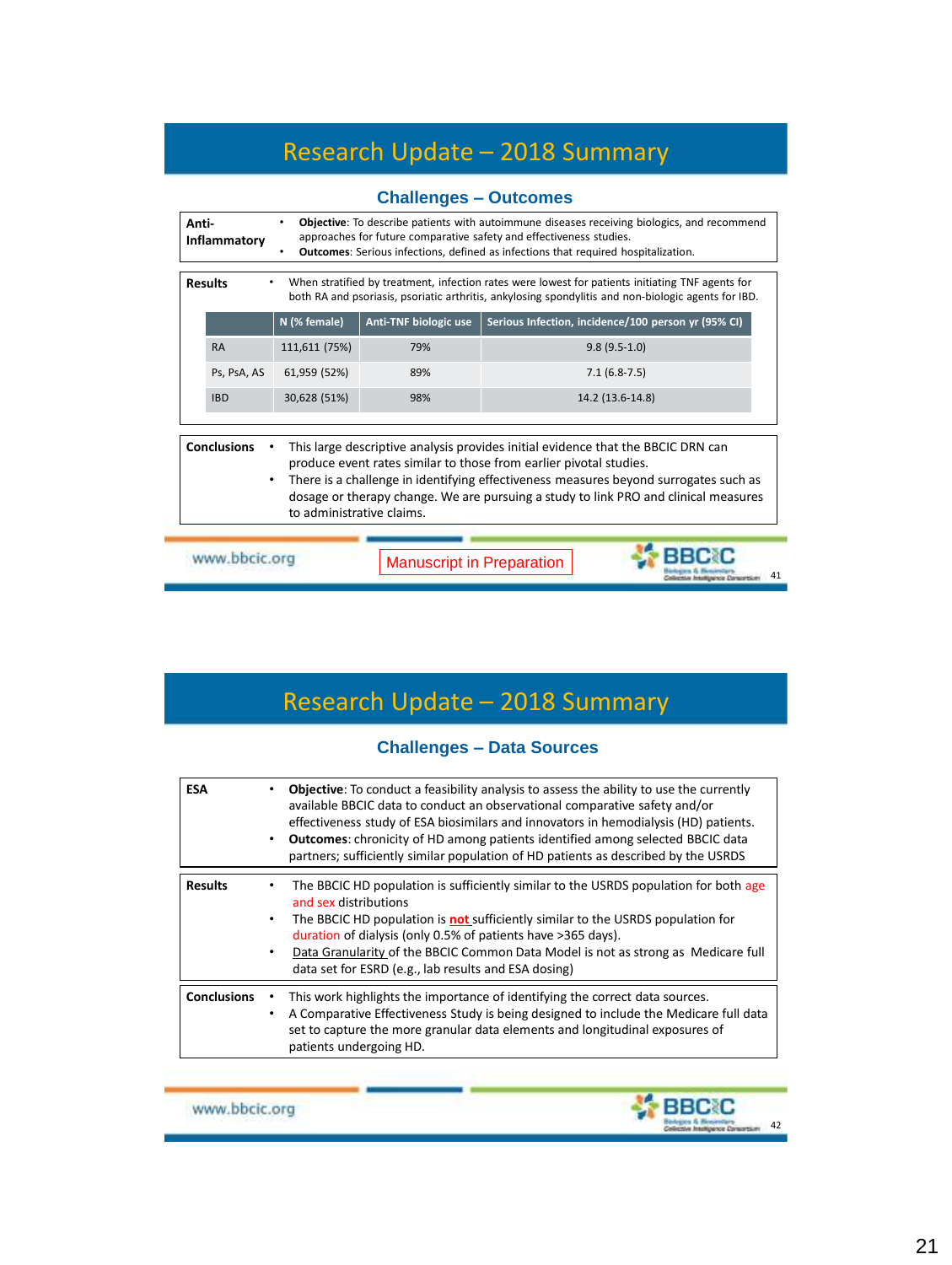### **Workgroups**

**In 2017, the BBCIC Science Committee convened 4 workgroups to develop best practices in research methodology and a platform for future studies**

| Project               | <b>Challenges Addressed</b>       | <b>Study Goal</b>                                                                                                                                                              |
|-----------------------|-----------------------------------|--------------------------------------------------------------------------------------------------------------------------------------------------------------------------------|
| <b>Switching</b>      | <b>Design Considerations</b><br>٠ | Treatment of switching/sequencing as a<br>covariate/confounder in BBCIC CER studies                                                                                            |
| <b>CER Methods</b>    | <b>Design Considerations</b><br>٠ | Develop best-practices based on current<br>methodology for conducting observational<br>comparative-effectiveness research                                                      |
| NDC / J-Code          | Exposures<br>٠<br>Outcomes<br>٠   | Investigate the extent to which NDCs are<br>being supplied on physician-office claims                                                                                          |
| <b>ICD-10 Mapping</b> | Exposures<br>٠<br>Outcomes<br>٠   | In preparation for future descriptive and CER<br>projects, ICD-9 codes are being mapped to<br>ICD-10 codes to allow utilization of data both<br>before and after October 2015. |

www.bbcic.org

### Lessons Learned - Infrastructure Improvements

#### **Data Improvements**

- Address multiple gaps identified in descriptive analyses
- Pilots with Patient Reported Outcomes from MTM or Specialty Pharmacy providers
- Pilots with mobile health patient reported outcomes tied longitudinally to the Common Data Model

#### **Add Data Partners**

- Cancer Research Network
- Medicare ESRD Full data set
- Anthem HealthCore Integrated Research Environment (HIRE)
- ASCO CancerLinQ

#### **Expand Common Data Model**

• Outcomes measures



43

**SE BBC C** 



www.bbcic.org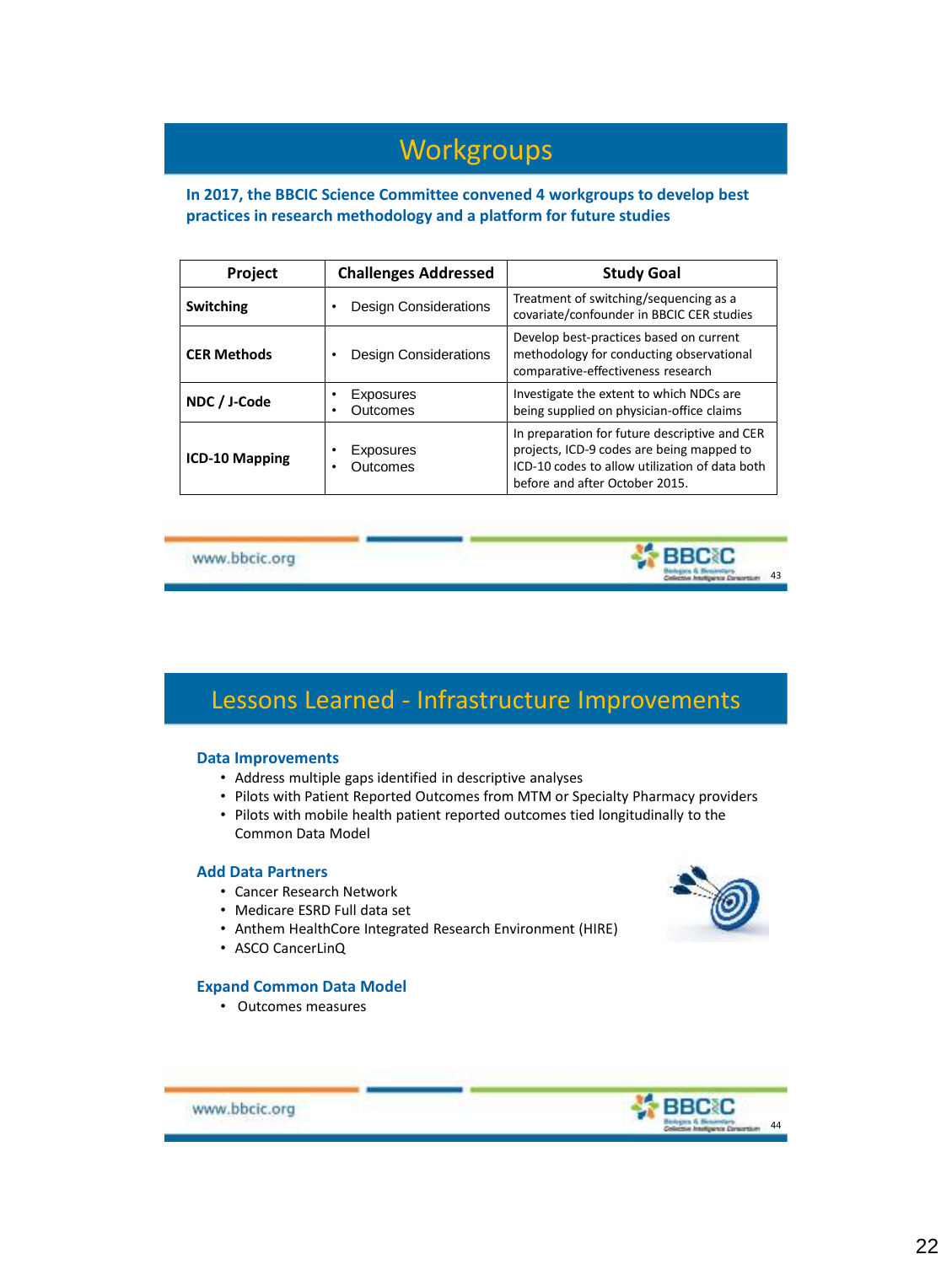### BBCIC Future Directions

#### **Expanded Research Scope**

- Beginning COMPARATIVE EFFECTIVENESS RESEARCH in 2018!
	- Insulins
	- Anti-Inflammatory
	- G-CSF
- We are the BIOLOGICS and Biosimilars Collective Intelligence Consortium
- Opportunities for drug class or disease level research

#### **Expanded Partnerships**

- Pursuing partnerships to leverage resources for specific projects
- Seeking new participating members (manufacturers, managed care, PBMs, research organizations, data partners)

#### **Expanded Communications Plan**

- PUBLICATIONS!!
- Increased public exposure to research programs and results

www.bbcic.org

### For more information on BBCIC

#### **Cate Lockhart, MS, PharmD, PhD** Program Director, BBCIC [clockhart@bbcic.org](mailto:clockhart@bbcic.org)

Office: 703-684-2646 Mobile: 206-972-9564

#### **Charlie Barr, MD, MPH**

Chief Science Officer, BBCIC [cbarr@bbcic.org](mailto:clockhart@bbcic.org) Office: 703-684-2657 Mobile: 650-534-6368



artium 45

**SS BBC C** 

www.bbcic.org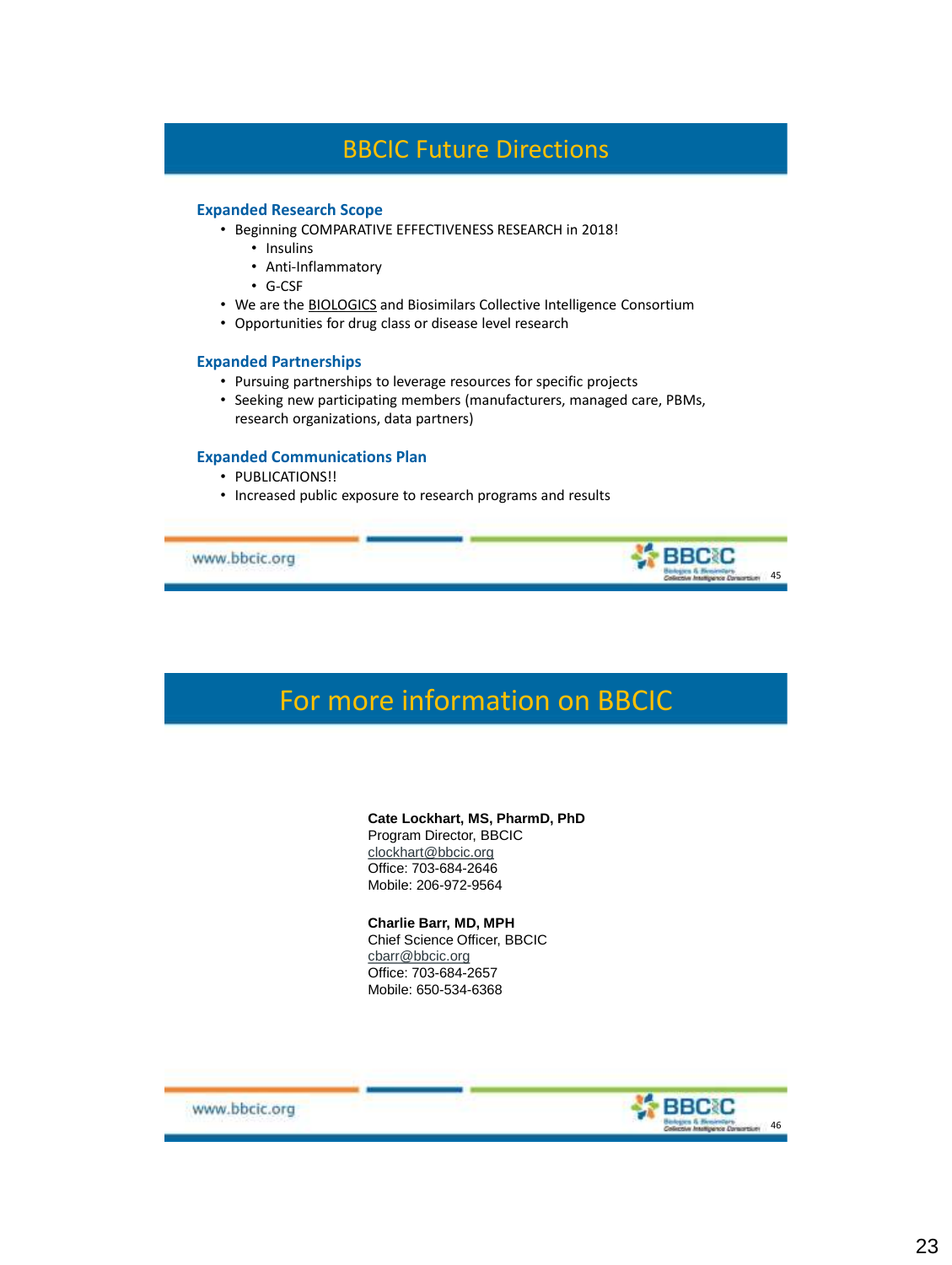

# Summary (1)

- FDA conducts rigorous safety surveillance for immunogenicity and medication errors beginning early in the product lifestyle.
- FDA conducts post-marketing studies on:
	- Biosimilar Use
	- Switching Methods
	- Safety or effectiveness if a signal warrants further investigation
- Challenges in conducting observational research on biosimilars:
	- Data Sources
	- Exposure
	- Outcomes
	- Study Design



## Summary (2)

- BBCIC is a non-profit, multi-stakeholder, research consortium addressing a need for robust evidence surrounding biologic and biosimilar products
- Leverages the Sentinel infrastructure
- Access to data from over 150 million patients in the US – Exploring additional data sources to address needs
- Successfully completed four descriptive analyses
- Pursuing post-marketing comparative effectiveness studies as well as defining best-practices in methodology

FDA